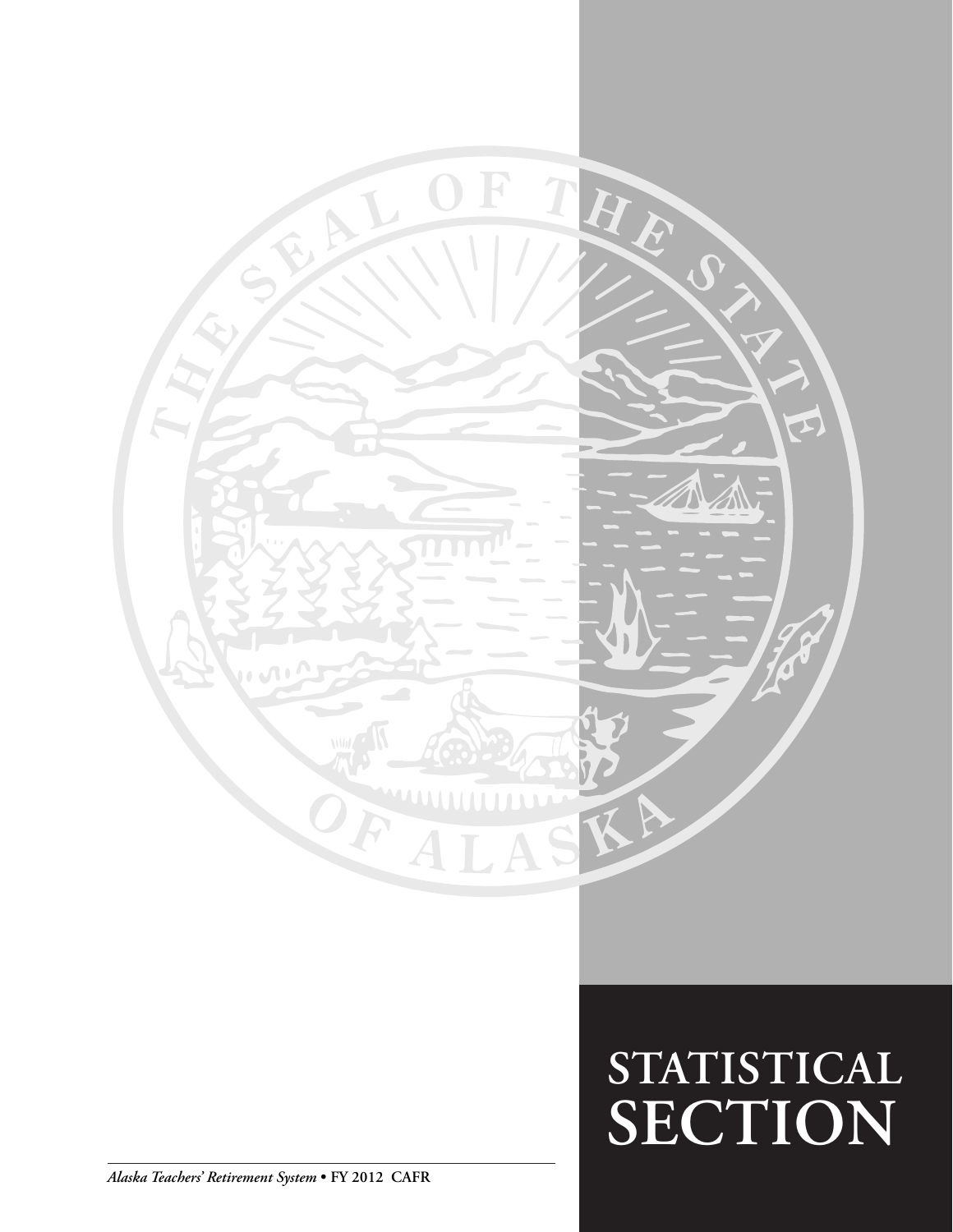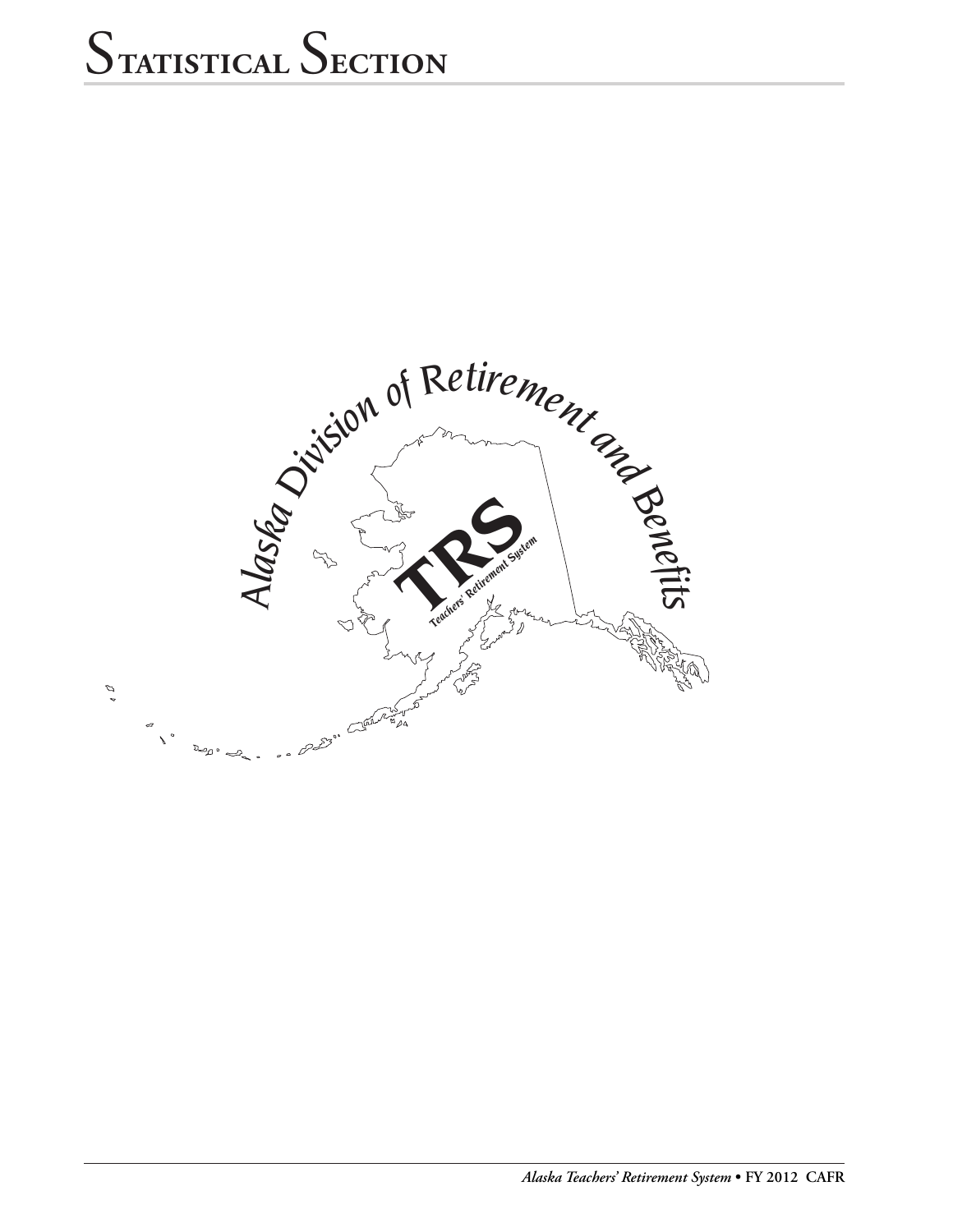### **Statistical Section Overview**

The statistical section of the Teachers' Retirement System comprehensive annual financial report provides additional detail in the form of financial trends, operating statistics and demographic information. This data is provided to enhance the reader's understanding of the System.

| These schedules contain financial trend information utilizing a multi-year presentation so the<br>reader can better understand how the System's financial performance has changed over time.<br>Financial information is presented on an accrual basis. |
|---------------------------------------------------------------------------------------------------------------------------------------------------------------------------------------------------------------------------------------------------------|
|                                                                                                                                                                                                                                                         |
| These schedules contain detailed benefit payment information to provide the reader a better<br>understanding of the pension benefits provided by the Division.                                                                                          |
|                                                                                                                                                                                                                                                         |
| These schedules contain detailed demographic data to provide the reader a better understanding<br>of the membership and employer participation in the System.                                                                                           |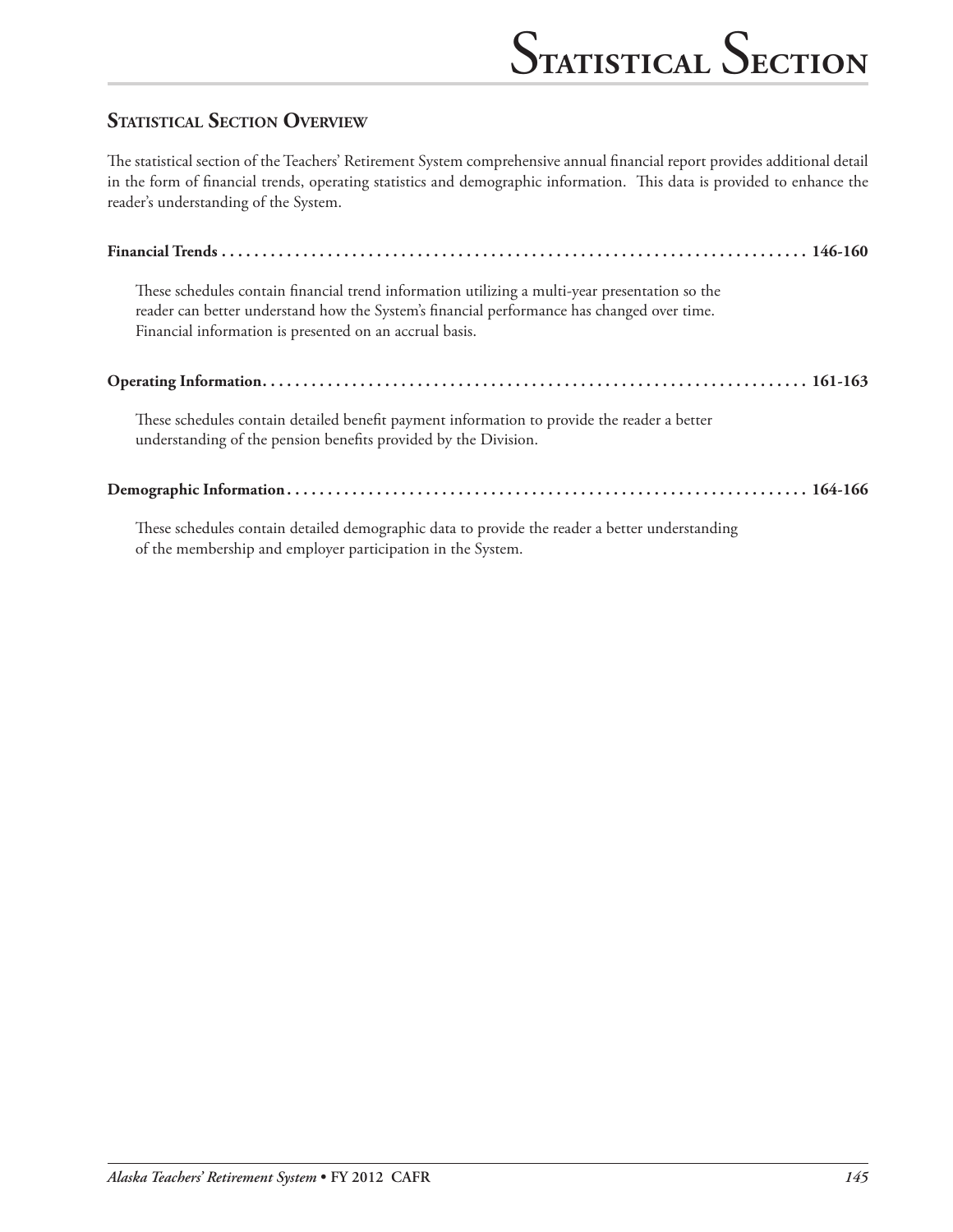| Teachers' Retirement System Defined Benefit Pension<br><b>Changes in Net Assets</b><br>(In thousands) |                                     |                  |                   |                                                 |                            |  |
|-------------------------------------------------------------------------------------------------------|-------------------------------------|------------------|-------------------|-------------------------------------------------|----------------------------|--|
| <b>Year Ended</b><br>June 30                                                                          | Net Assets,<br>Beginning<br>of Year | <b>Additions</b> | <b>Deductions</b> | Increase/<br>(Decrease) in Net<br><b>Assets</b> | Net Assets, End<br>of Year |  |
| 2003                                                                                                  | \$3,689,036                         | 230,234<br>\$    | \$<br>316,651     | \$<br>(86, 417)                                 | \$3,602,619                |  |
| 2004                                                                                                  | 3,602,619                           | 646,298          | 337,402           | 308,896                                         | 3,911,515                  |  |
| 2005                                                                                                  | 3,911,515                           | 476,969          | 361,489           | 115,480                                         | 4,026,995                  |  |
| 2006                                                                                                  | 4,026,995                           | 652,648          | 379,672           | 272,976                                         | 4,299,971                  |  |
| 2007                                                                                                  | 4,299,971                           | 989,840          | 396,697           | 593,143                                         | 4,893,114                  |  |
| 2008                                                                                                  | 4,893,114                           | 57,423           | 1,399,739         | (1,342,316)                                     | 3,550,798                  |  |
| 2009                                                                                                  | 3,550,798                           | (629, 058)       | 325,307           | (954, 365)                                      | 2,596,433                  |  |
| 2010                                                                                                  | 2,596,433                           | 458,984          | 338,860           | 120,124                                         | 2,716,557                  |  |
| 2011                                                                                                  | 2,716,557                           | 755,768          | 348,795           | 406,973                                         | 3,123,530                  |  |
| 2012                                                                                                  | 3,123,530                           | 249,803          | 366,686           | (116, 883)                                      | 3,006,647                  |  |

**10-YEAR COMPARISON OF ADDITIONS AND DEDUCTIONS (In thousands)**

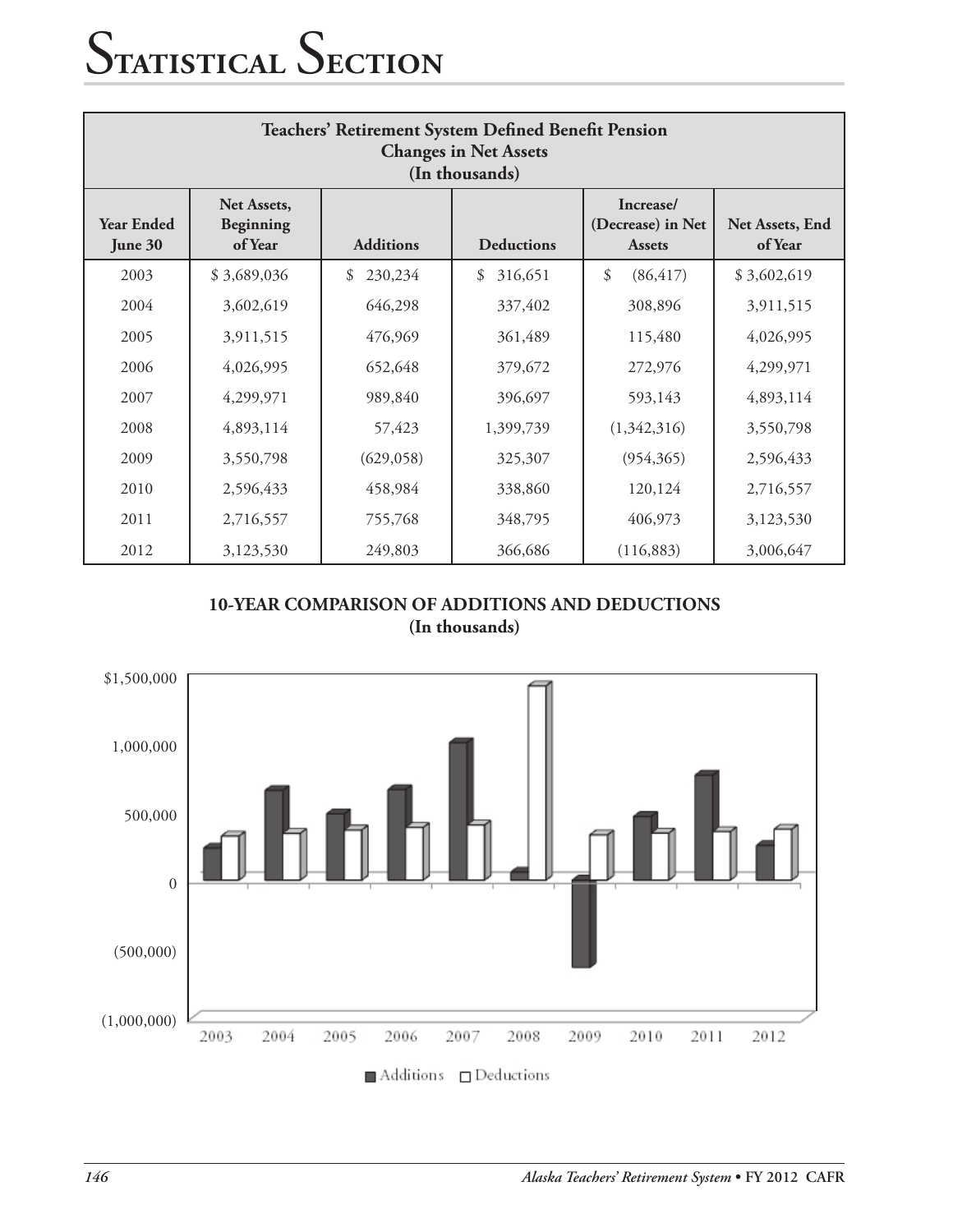| Teachers' Retirement System Defined Benefit Pension Alaska Retiree Healthcare Trust<br><b>Changes in Net Assets</b><br>(In thousands) |                                     |                  |                   |                                                 |                                   |
|---------------------------------------------------------------------------------------------------------------------------------------|-------------------------------------|------------------|-------------------|-------------------------------------------------|-----------------------------------|
| <b>Year Ended</b><br>June 30                                                                                                          | Net Assets,<br>Beginning<br>of Year | <b>Additions</b> | <b>Deductions</b> | Increase/<br>(Decrease) in Net<br><b>Assets</b> | <b>Net Assets, End</b><br>of Year |
| 2008                                                                                                                                  | \$                                  | \$1,283,865      | \$30,292          | \$1,253,573                                     | \$1,253,573                       |
| 2009                                                                                                                                  | 1,253,573                           | (27, 157)        | 95,383            | (122, 540)                                      | 1,131,033                         |
| 2010                                                                                                                                  | 1,131,033                           | 300,736          | 124,133           | 176,603                                         | 1,307,636                         |
| 2011                                                                                                                                  | 1,307,636                           | 408,179          | 106,485           | 301,694                                         | 1,609,330                         |
| 2012                                                                                                                                  | 1,609,330                           | 137,594          | 113,883           | 23,711                                          | 1,633,041                         |

#### **5-YEAR COMPARISON OF ADDITIONS AND DEDUCTIONS (In thousands)**

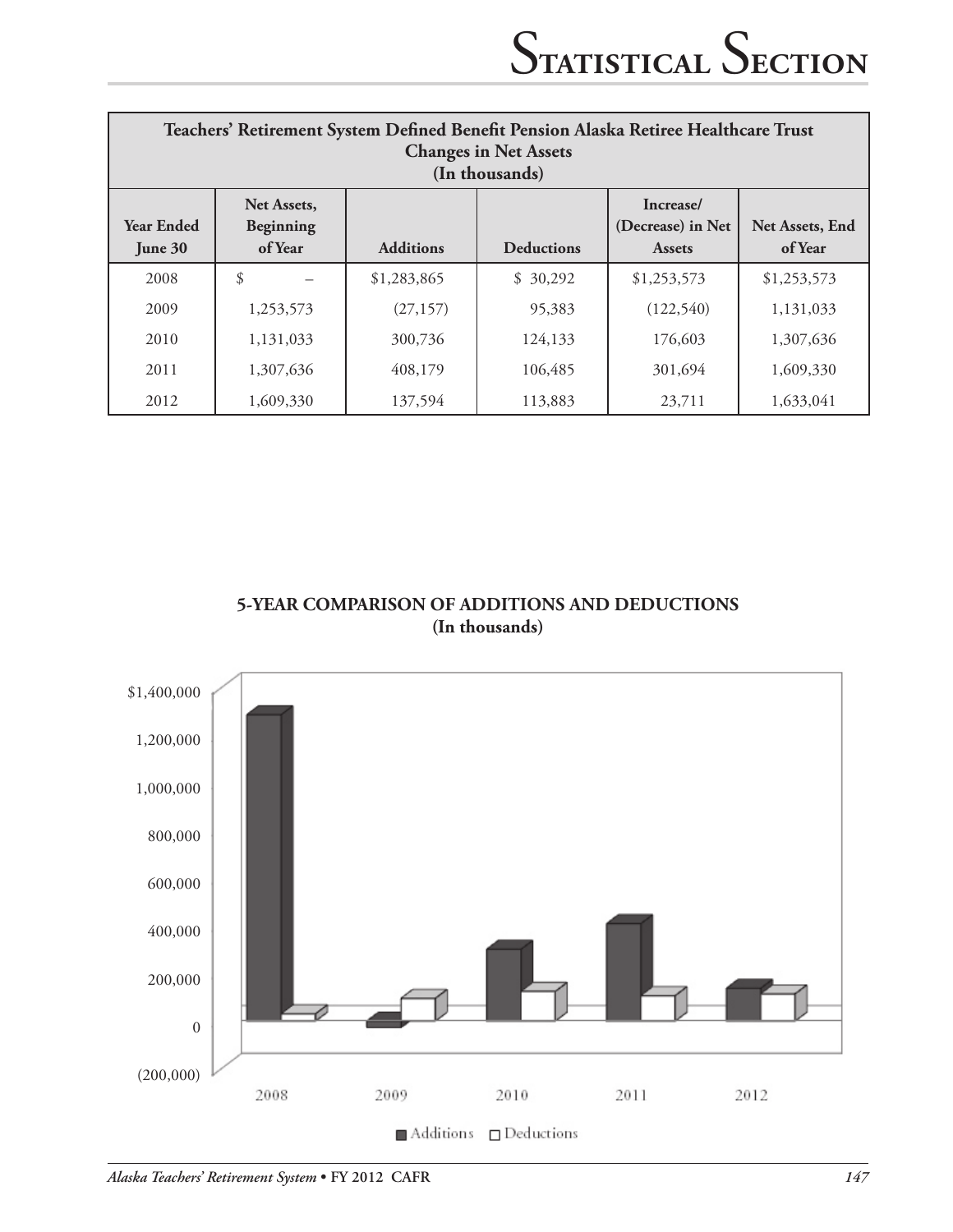| <b>Teachers' Retirement System</b><br><b>Deferred Contribution Retirement Participant Directed</b><br><b>Changes in Net Assets</b><br>(In thousands)                                                 |        |         |          |         |         |
|------------------------------------------------------------------------------------------------------------------------------------------------------------------------------------------------------|--------|---------|----------|---------|---------|
| Increase/<br>Net Assets,<br><b>Year Ended</b><br>(Decrease) in Net<br>Net Assets, End<br><b>Beginning</b><br><b>Additions</b><br>of Year<br><b>Deductions</b><br>of Year<br>June 30<br><b>Assets</b> |        |         |          |         |         |
| 2007                                                                                                                                                                                                 | \$     | \$5,543 | \$<br>36 | \$5,507 | \$5,507 |
| 2008                                                                                                                                                                                                 | 5,507  | 8,825   | 278      | 8,547   | 14,054  |
| 2009                                                                                                                                                                                                 | 14,054 | 13,132  | 498      | 12,634  | 26,688  |
| 2010                                                                                                                                                                                                 | 26,688 | 22,359  | 1,053    | 21,306  | 47,994  |
| 2011                                                                                                                                                                                                 | 47,994 | 38,355  | 2,377    | 35,978  | 83,972  |
| 2012                                                                                                                                                                                                 | 83,972 | 29,791  | 3,374    | 26,417  | 110,389 |

**6-YEAR COMPARISON OF additions and deductions (In thousands)**

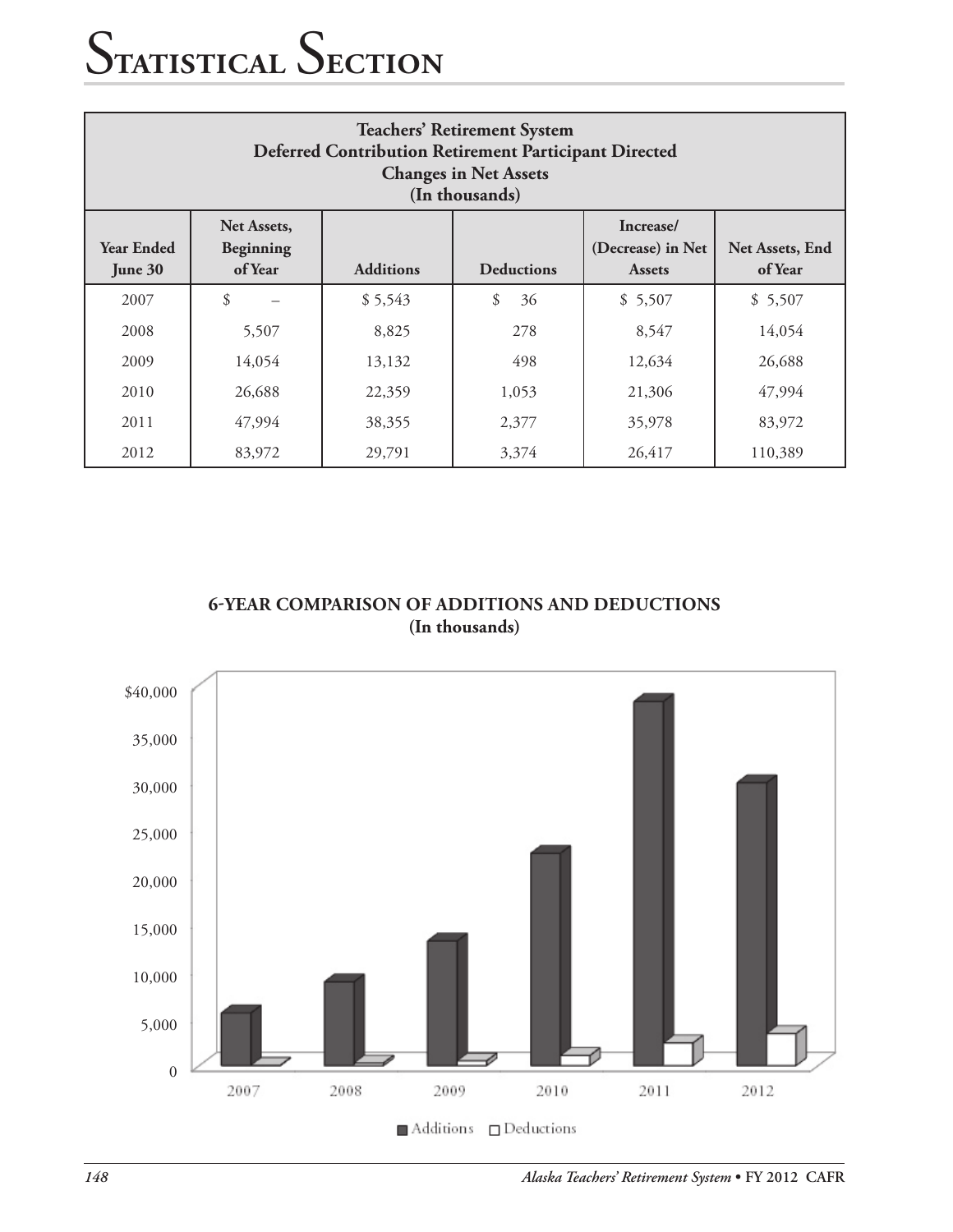| <b>Teachers' Retirement System</b><br>Defined Contribution Retirement Occupational Death & Disability<br><b>Changes in Net Assets</b><br>(In thousands)                    |       |           |    |           |                 |
|----------------------------------------------------------------------------------------------------------------------------------------------------------------------------|-------|-----------|----|-----------|-----------------|
| Net Assets,<br>Increase/<br><b>Year Ended</b><br>(Decrease) in Net<br>Beginning<br><b>Additions</b><br>of Year<br><b>Deductions</b><br>of Year<br>June 30<br><b>Assets</b> |       |           |    |           | Net Assets, End |
| 2008                                                                                                                                                                       | \$    | \$<br>400 | \$ | \$<br>400 | \$<br>400       |
| 2009                                                                                                                                                                       | 400   | 554       |    | 554       | 954             |
| 2010                                                                                                                                                                       | 954   | 525       |    | 525       | 1,479           |
| 2011                                                                                                                                                                       | 1,479 | 801       |    | 801       | 2,280           |
| 2012                                                                                                                                                                       | 2,280 | 31        |    | 31        | 2,311           |

**5-YEAR COMPARISON OF additions and deductions (In thousands)**



*Alaska Teachers' Retirement System* **• FY 2012 CAFR** *149*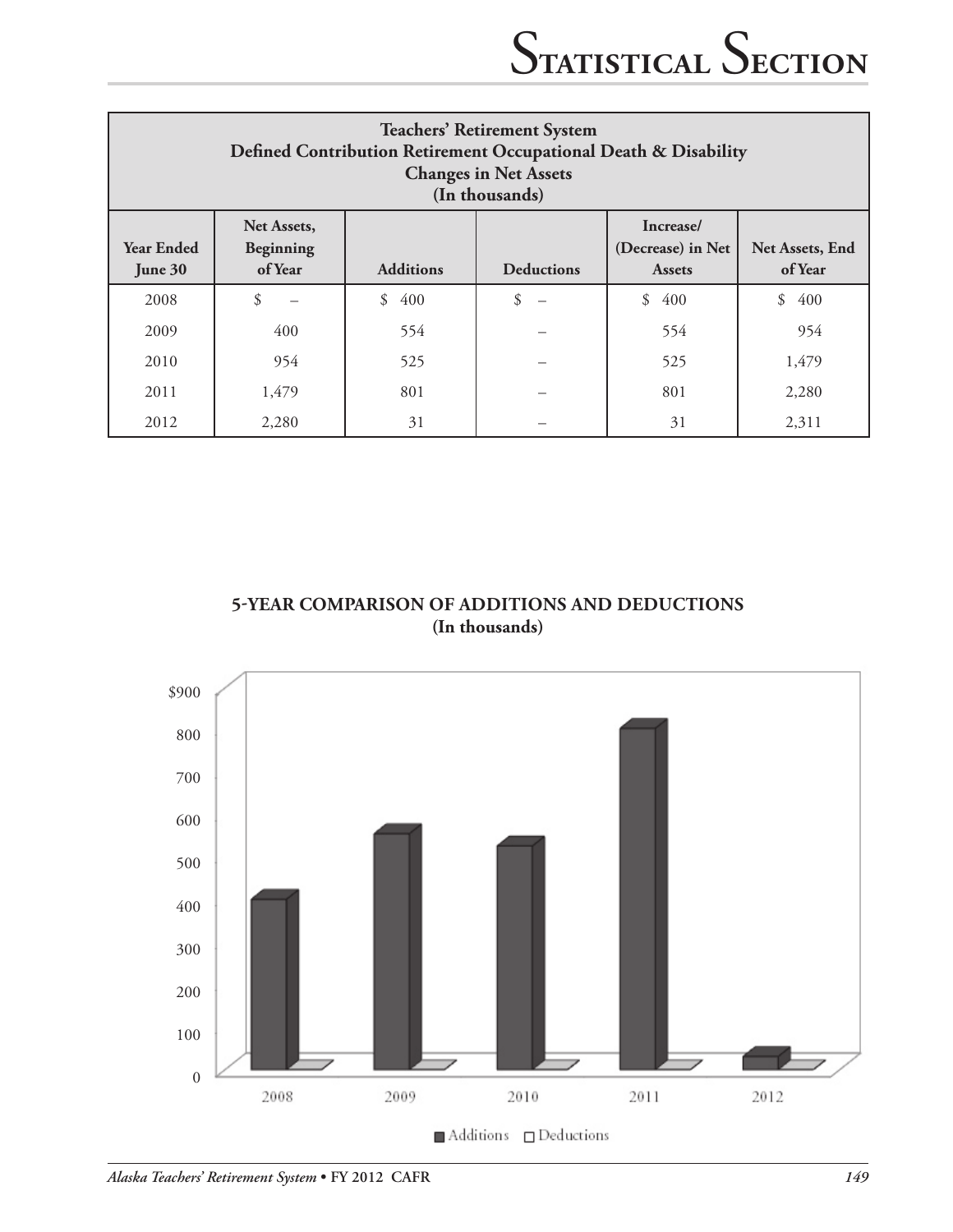| <b>Teachers' Retirement System</b><br><b>Defined Contribution Retirement Medical Plan</b><br><b>Changes in Net Assets</b><br>(In thousands) |                                                                                                                                                               |           |    |           |       |  |
|---------------------------------------------------------------------------------------------------------------------------------------------|---------------------------------------------------------------------------------------------------------------------------------------------------------------|-----------|----|-----------|-------|--|
| <b>Year Ended</b><br>June 30                                                                                                                | Increase/<br>Net Assets,<br>(Decrease) in Net<br>Net Assets, End<br>Beginning<br>of Year<br><b>Additions</b><br><b>Deductions</b><br>of Year<br><b>Assets</b> |           |    |           |       |  |
| 2007                                                                                                                                        | \$                                                                                                                                                            | \$<br>590 | \$ | \$<br>590 | \$590 |  |
| 2008                                                                                                                                        | 590                                                                                                                                                           | 656       |    | 656       | 1,246 |  |
| 2009                                                                                                                                        | 1,246                                                                                                                                                         | 766       |    | 766       | 2,012 |  |
| 2010                                                                                                                                        | 2,012                                                                                                                                                         | 1,586     |    | 1,586     | 3,598 |  |
| 2011                                                                                                                                        | 3,598                                                                                                                                                         | 1,947     |    | 1,947     | 5,545 |  |
| 2012                                                                                                                                        | 5,545                                                                                                                                                         | 1,267     |    | 1,267     | 6,812 |  |

**6-YEAR COMPARISON OF additions and deductions (In thousands)**



*150 Alaska Teachers' Retirement System* **• FY 2012 CAFR**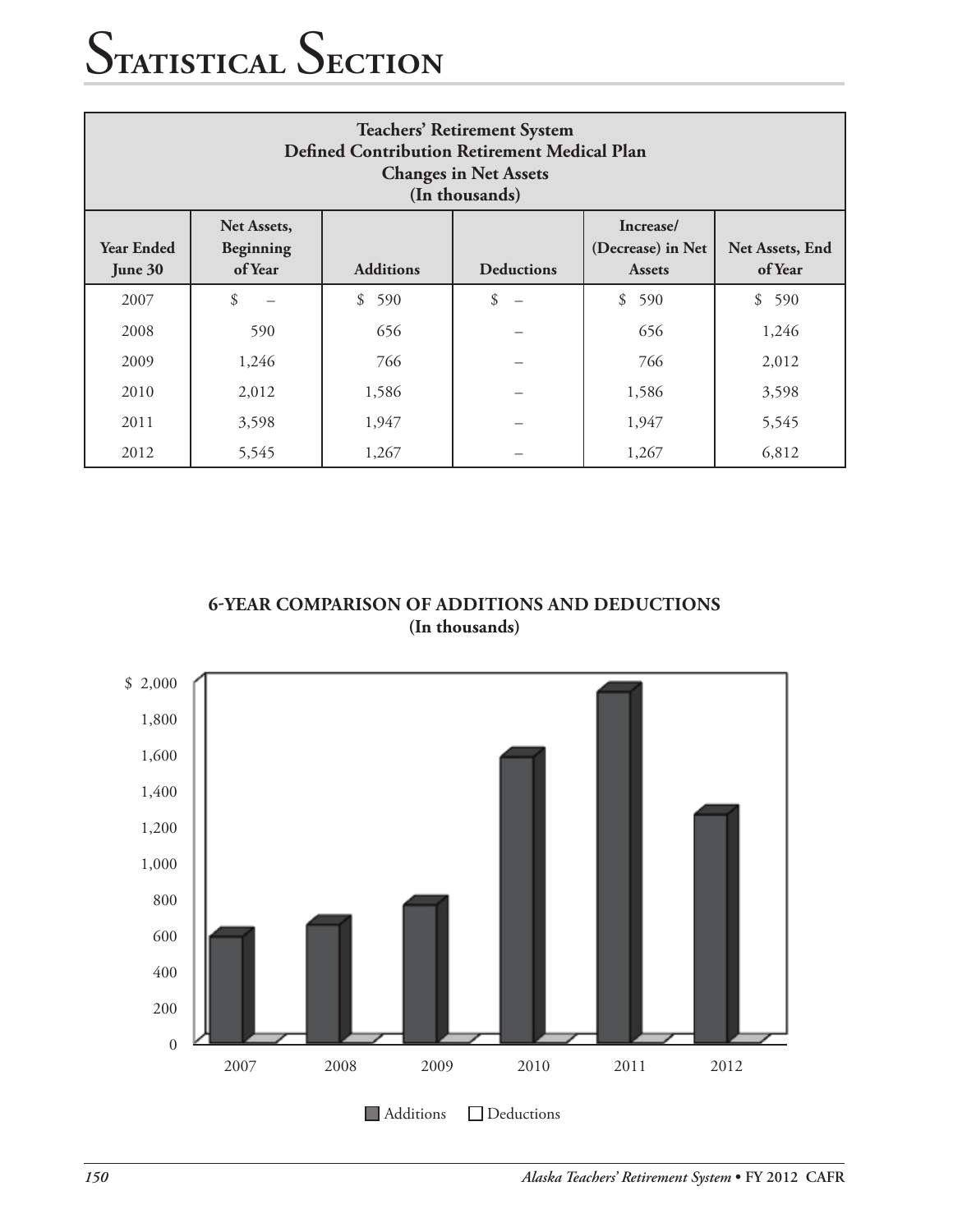| <b>Teachers' Retirement System</b><br>Defined Contribution Retirement Health Reimbursement Arrangement<br><b>Changes in Net Assets</b><br>(In thousands) |                                     |                  |                   |                                      |                                   |
|----------------------------------------------------------------------------------------------------------------------------------------------------------|-------------------------------------|------------------|-------------------|--------------------------------------|-----------------------------------|
| <b>Year Ended</b><br>June 30                                                                                                                             | Net Assets,<br>Beginning<br>of Year | <b>Additions</b> | <b>Deductions</b> | Increase/(Decrease)<br>in Net Assets | Net Assets.<br><b>End of Year</b> |
| 2007                                                                                                                                                     | \$                                  | \$<br>974        | \$                | \$<br>974                            | \$<br>974                         |
| 2008                                                                                                                                                     | 974                                 | 2,202            |                   | 2,202                                | 3,176                             |
| 2009                                                                                                                                                     | 3,176                               | 2,650            |                   | 2,650                                | 5,826                             |
| 2010                                                                                                                                                     | 5,826                               | 4,814            |                   | 4,814                                | 10,640                            |
| 2011                                                                                                                                                     | 10,640                              | 7,606            |                   | 7,606                                | 18,246                            |
| 2012                                                                                                                                                     | 18,246                              | 6,491            |                   | 6,491                                | 24,737                            |

**6-YEAR COMPARISON OF additions and deductions (In thousands)**

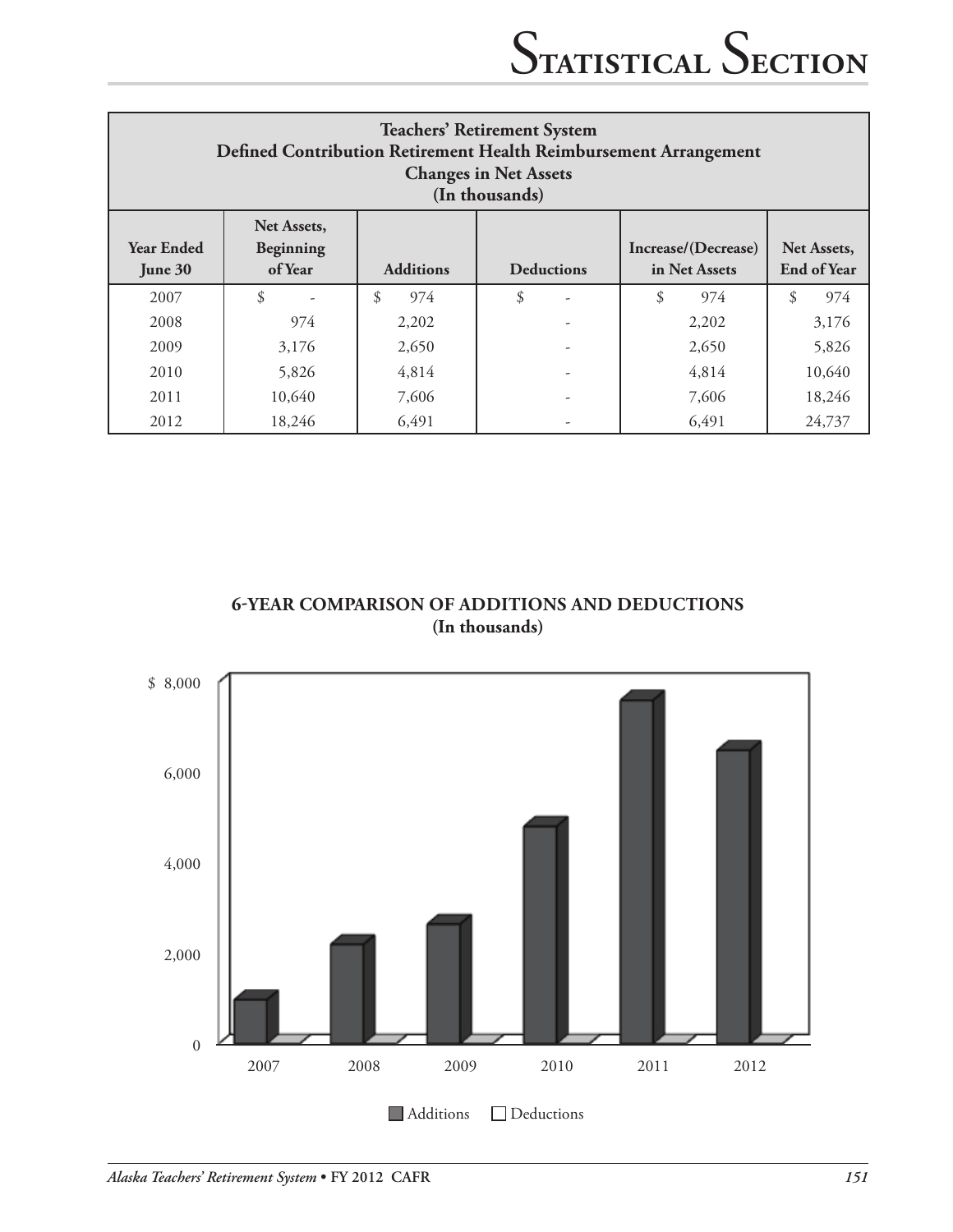| <b>Teachers' Retirement System</b><br><b>Defined Benefit Pension</b><br><b>Additions by Source</b><br>(In thousands)                                                                                     |              |              |         |               |          |               |
|----------------------------------------------------------------------------------------------------------------------------------------------------------------------------------------------------------|--------------|--------------|---------|---------------|----------|---------------|
| <b>Net</b><br>Year<br>Plan<br><b>State</b><br>Investment<br><b>Ended</b><br>Member<br>Employer<br>of<br>Income<br>Contributions<br>Alaska<br>Other<br><b>Total</b><br>Contributions<br>June 30<br>(Loss) |              |              |         |               |          |               |
| 2003                                                                                                                                                                                                     | \$<br>55,789 | \$<br>62,856 | \$      | \$<br>111,575 | \$<br>14 | \$<br>230,234 |
| 2004                                                                                                                                                                                                     | 57,365       | 68,692       |         | 513,964       | 6,277    | 646,298       |
| 2005                                                                                                                                                                                                     | 55,993       | 93,540       |         | 327,426       | 10       | 476,969       |
| 2006                                                                                                                                                                                                     | 57,802       | 127,967      |         | 451,689       | 15,190   | 652,648       |
| 2007                                                                                                                                                                                                     | 55,689       | 153,618      |         | 780,512       | 21       | 989,840       |
| 2008                                                                                                                                                                                                     | 54,121       | 31,313       | 111,237 | (139, 282)    | 34       | 57,423        |
| 2009                                                                                                                                                                                                     | 53,544       | 27,110       | 104,423 | (814, 138)    | 3        | (629, 058)    |
| 2010                                                                                                                                                                                                     | 56,554       | 33,800       | 100,475 | 268,146       | 9        | 458,984       |
| 2011                                                                                                                                                                                                     | 55,347       | 32,804       | 109,343 | 558,220       | 54       | 755,768       |
| 2012                                                                                                                                                                                                     | 52,020       | 38,189       | 157,387 | 2,190         | 17       | 249,803       |

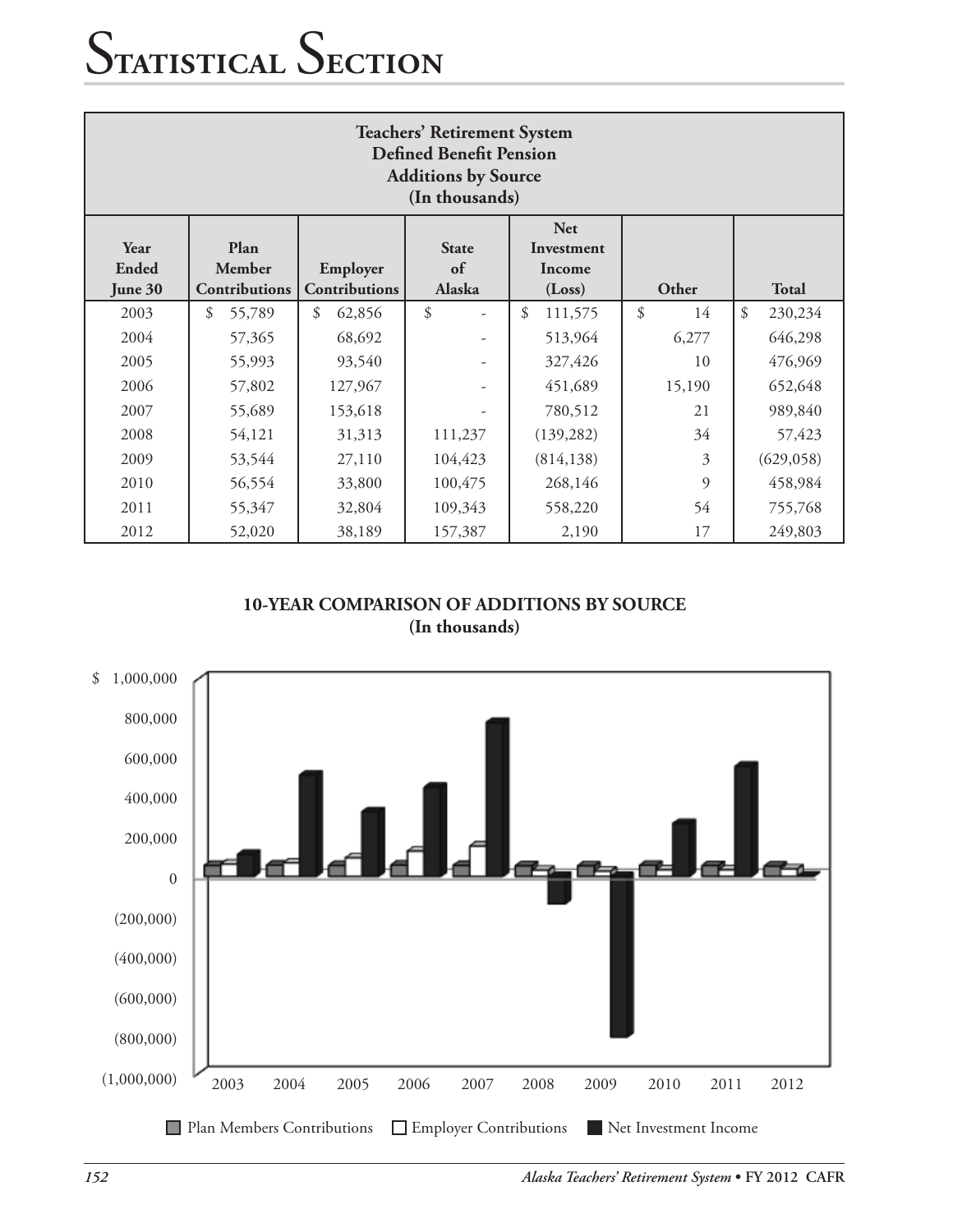| <b>Teachers' Retirement System</b><br>Defined Benefit Alaska Retiree Healthcare Trust<br><b>Additions by Source</b><br>(In thousands) |                                        |                                  |                                     |                                              |                 |        |              |
|---------------------------------------------------------------------------------------------------------------------------------------|----------------------------------------|----------------------------------|-------------------------------------|----------------------------------------------|-----------------|--------|--------------|
| Year<br>Ended<br>June 30                                                                                                              | Plan<br>Member<br><b>Contributions</b> | Employer<br><b>Contributions</b> | <b>State</b><br>of<br><b>Alaska</b> | <b>Net</b><br>Investment<br>Income<br>(Loss) | <b>Transfer</b> | Other  | <b>Total</b> |
| 2008                                                                                                                                  | \$<br>111                              | \$43,697                         | \$158,755                           | (5,318)<br>\$                                | \$1,086,620     | l \$   | \$1,283,865  |
| 2009                                                                                                                                  | 116                                    | 47,174                           | 101,877                             | (179, 919)                                   |                 | 3,595  | (27, 157)    |
| 2010                                                                                                                                  | 117                                    | 42,694                           | 72,987                              | 125,903                                      |                 | 59,035 | 300,736      |
| 2011                                                                                                                                  | 138                                    | 43,217                           | 81,507                              | 278,366                                      |                 | 4,951  | 408,179      |
| 2012                                                                                                                                  | 183                                    | 36,281                           | 77,130                              | 11,465                                       | -               | 12,535 | 137,594      |

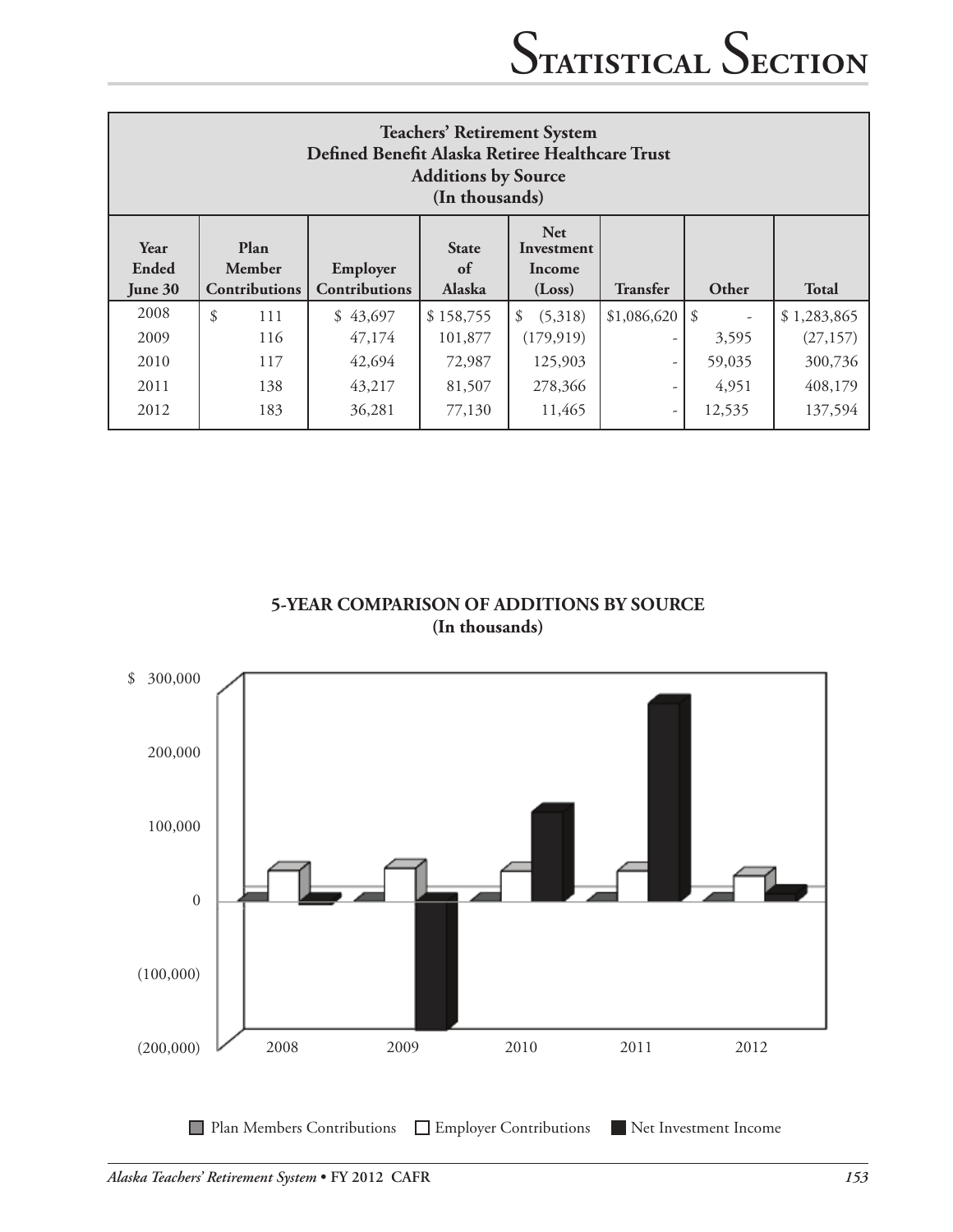| <b>Teachers' Retirement System</b><br><b>Defined Contribution Retirement Participant Directed</b><br><b>Additions by Source</b><br>(In thousands) |                                        |                                  |                  |                                   |              |
|---------------------------------------------------------------------------------------------------------------------------------------------------|----------------------------------------|----------------------------------|------------------|-----------------------------------|--------------|
| Year<br>Ended<br>June 30                                                                                                                          | Plan<br>Member<br><b>Contributions</b> | Employer<br><b>Contributions</b> | Income<br>(Loss) | <b>Net</b><br>Investment<br>Other | <b>Total</b> |
| 2007                                                                                                                                              | 2,827<br>S.                            | 2,465<br>\$                      | \$<br>251        | \$<br>$\overline{a}$              | \$<br>5,543  |
| 2008                                                                                                                                              | 5,347                                  | 4,717                            | (1,239)          | -                                 | 8,825        |
| 2009                                                                                                                                              | 8,077                                  | 7,023                            | (1,968)          |                                   | 13,132       |
| 2010                                                                                                                                              | 11,051                                 | 9,658                            | 1,650            |                                   | 22,359       |
| 2011                                                                                                                                              | 13,665                                 | 11,943                           | 12,742           | 5                                 | 38,355       |
| 2012                                                                                                                                              | 16,095                                 | 14,003                           | (307)            |                                   | 29,791       |

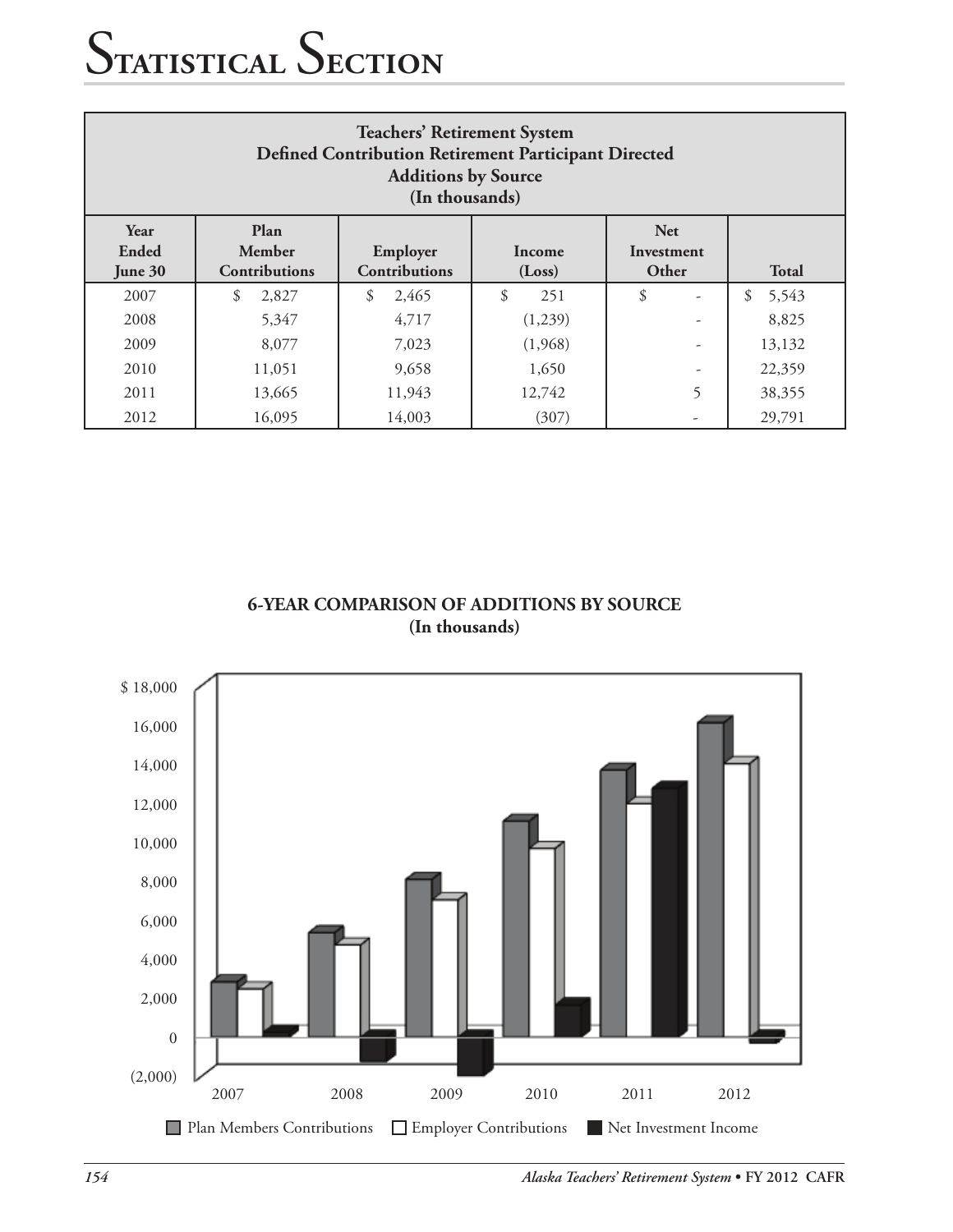| <b>Teachers' Retirement System</b><br>Defined Contribution Retirement Occupational Death & Disability<br><b>Additions by Source</b><br>(In thousands) |                                  |                                        |              |  |  |  |
|-------------------------------------------------------------------------------------------------------------------------------------------------------|----------------------------------|----------------------------------------|--------------|--|--|--|
| Plan<br>Ended<br>June 30                                                                                                                              | Employer<br><b>Contributions</b> | <b>Net Investment</b><br>Income (Loss) | <b>Total</b> |  |  |  |
| 2008                                                                                                                                                  | \$<br>408                        | \$<br>(8)                              | \$<br>400    |  |  |  |
| 2009                                                                                                                                                  | 623                              | (69)                                   | 554          |  |  |  |
| 2010                                                                                                                                                  | 442                              | 83                                     | 525          |  |  |  |
| 2011                                                                                                                                                  | 474                              | 327                                    | 801          |  |  |  |
| 2012                                                                                                                                                  |                                  | 32                                     | 31           |  |  |  |

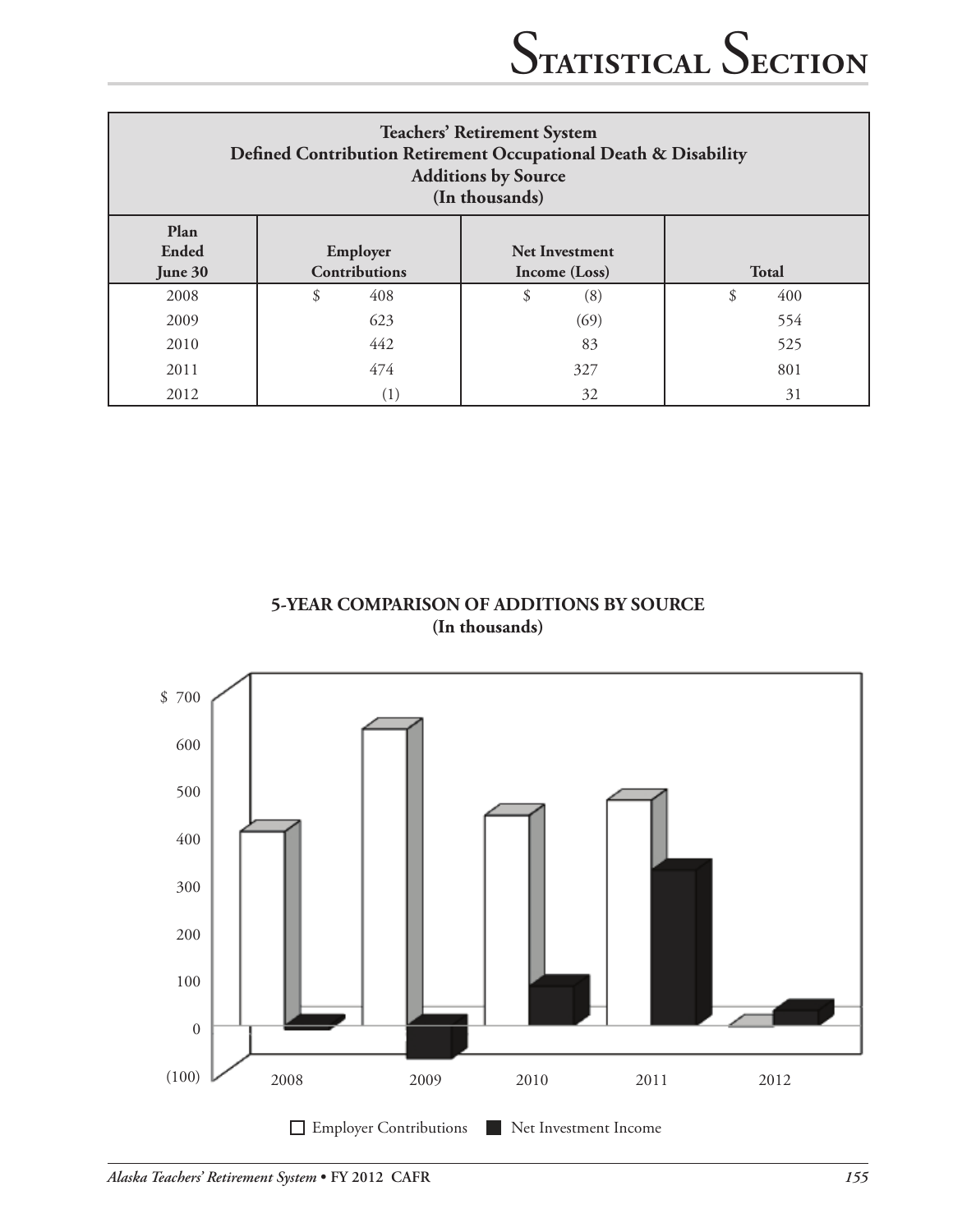| <b>Teachers' Retirement System</b><br>Defined Contribution Retirement Retiree Medical Plan<br><b>Additions by Source</b><br>(In thousands) |              |          |           |  |  |  |
|--------------------------------------------------------------------------------------------------------------------------------------------|--------------|----------|-----------|--|--|--|
| Plan<br>Ended<br>June 30                                                                                                                   | <b>Total</b> |          |           |  |  |  |
| 2007                                                                                                                                       | \$<br>575    | \$<br>15 | \$<br>590 |  |  |  |
| 2008                                                                                                                                       | 651          |          | 656       |  |  |  |
| 2009                                                                                                                                       | 992          | (226)    | 766       |  |  |  |
| 2010                                                                                                                                       | 1,421        | 165      | 1,586     |  |  |  |
| 2011                                                                                                                                       | 1,154        | 793      | 1,947     |  |  |  |
| 2012                                                                                                                                       | 1,160        | 107      | 1,267     |  |  |  |

**6-YEAR COMPARISON OF ADDITIONS BY SOURCE (In thousands)**



*156 Alaska Teachers' Retirement System* **• FY 2012 CAFR**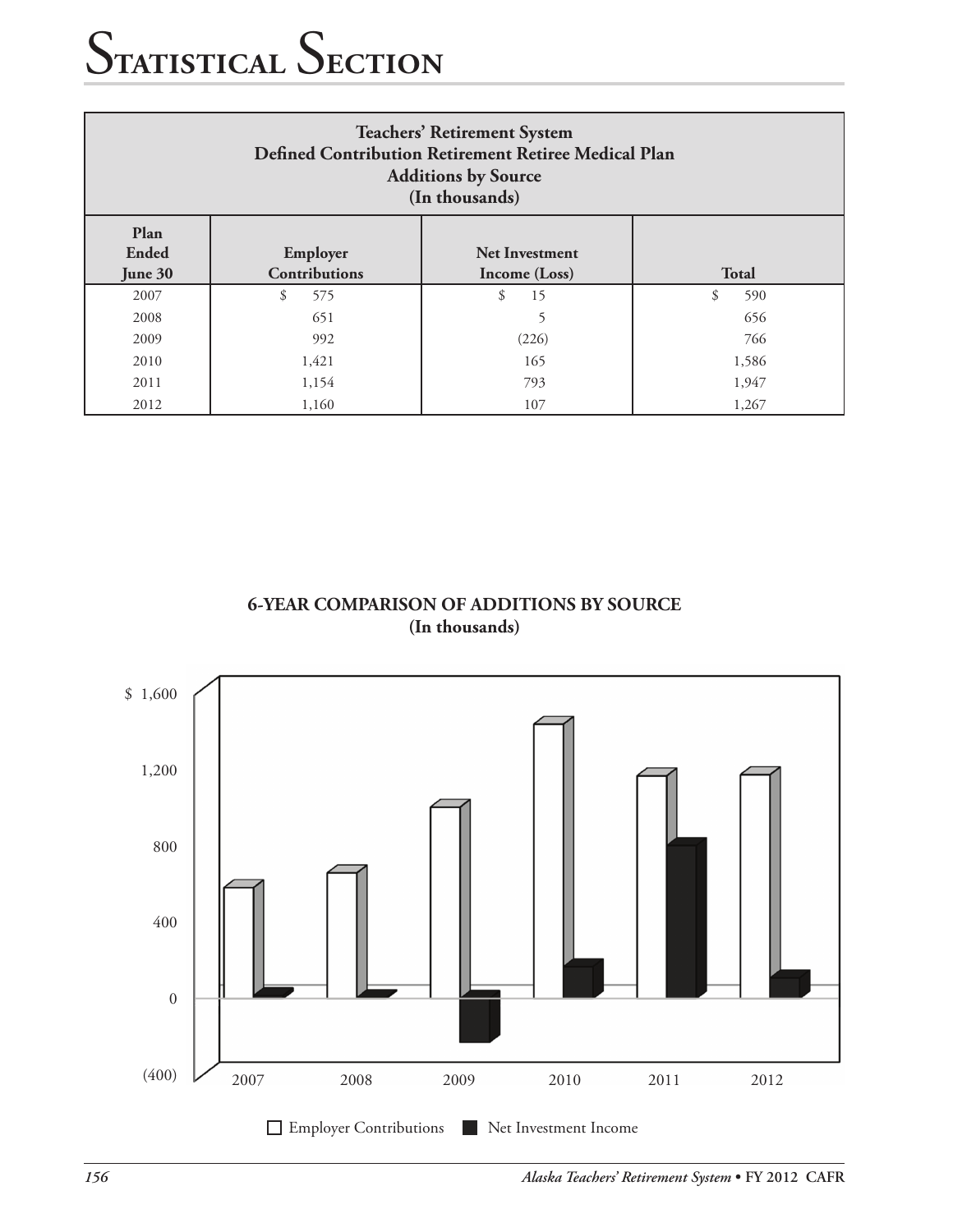| <b>Teachers' Retirement System</b><br>Defined Contribution Retirement Health Reimbursement Arrangement<br><b>Additions by Source</b><br>(In thousands) |           |          |           |  |  |  |  |
|--------------------------------------------------------------------------------------------------------------------------------------------------------|-----------|----------|-----------|--|--|--|--|
| Plan<br>Ended<br>Employer<br><b>Net Investment</b><br><b>Contributions</b><br><b>Total</b><br>June 30<br>Income (Loss)                                 |           |          |           |  |  |  |  |
| 2007                                                                                                                                                   | 947<br>\$ | \$<br>27 | \$<br>974 |  |  |  |  |
| 2008                                                                                                                                                   | 2,127     | 75       | 2,202     |  |  |  |  |
| 2009                                                                                                                                                   | 3,206     | (556)    | 2,650     |  |  |  |  |
| 2010                                                                                                                                                   | 4,344     | 470      | 4,814     |  |  |  |  |
| 2011                                                                                                                                                   | 5,195     | 2,411    | 7,606     |  |  |  |  |
| 2012                                                                                                                                                   | 6,077     | 414      | 6,491     |  |  |  |  |

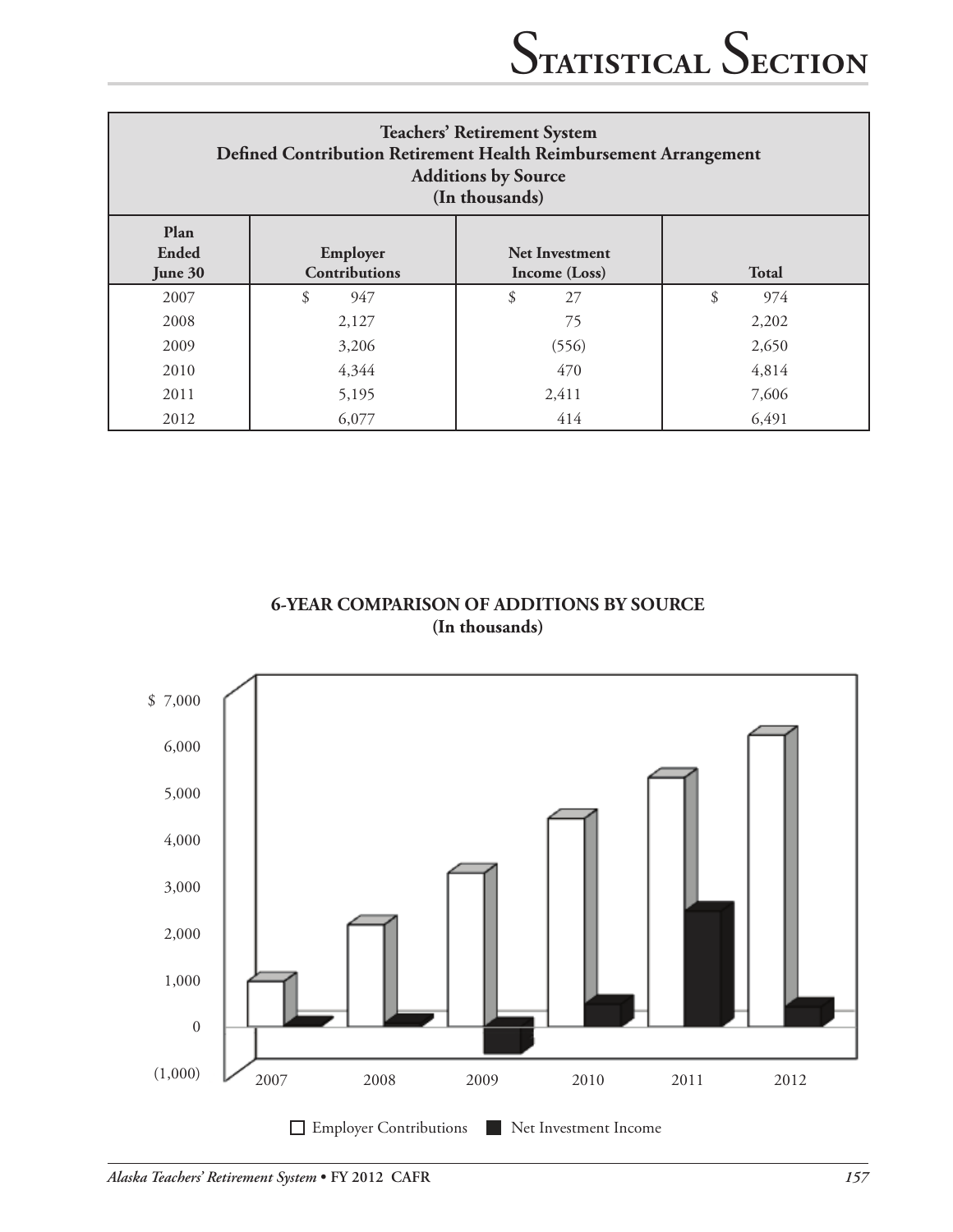| <b>Teachers' Retirement System</b><br><b>Defined Benefit Pension</b><br><b>Deductions by Type</b><br>(In thousands)                                                          |           |          |             |             |    |                 |              |  |
|------------------------------------------------------------------------------------------------------------------------------------------------------------------------------|-----------|----------|-------------|-------------|----|-----------------|--------------|--|
| Year<br>Refunds of<br>Ended<br><b>Legal Fee</b><br>Pension<br>Administrative<br>Healthcare<br>Contributions<br>Settlement<br><b>Benefits</b><br><b>Deductions</b><br>June 30 |           |          |             |             |    | <b>Transfer</b> | <b>Total</b> |  |
| 2003                                                                                                                                                                         | \$244,518 | \$65,898 | \$<br>3,840 | \$<br>2,395 | \$ | \$              | \$316,651    |  |
| 2004                                                                                                                                                                         | 255,409   | 75,601   | 4,189       | 2,203       |    |                 | 337,402      |  |
| 2005                                                                                                                                                                         | 269,414   | 85,670   | 4,376       | 2,029       |    |                 | 361,489      |  |
| 2006                                                                                                                                                                         | 281,205   | 92,462   | 3,832       | 2,173       |    |                 | 379,672      |  |
| 2007                                                                                                                                                                         | 293,224   | 96,544   | 4,535       | 2,394       |    |                 | 396,697      |  |
| 2008                                                                                                                                                                         | 306,689   |          | 3,761       | 2,669       |    | 1,086,620       | 1,399,739    |  |
| 2009                                                                                                                                                                         | 319,148   |          | 3,622       | 2,537       |    |                 | 325,307      |  |
| 2010                                                                                                                                                                         | 332,690   |          | 3,472       | 2,698       |    |                 | 338,860      |  |
| 2011                                                                                                                                                                         | 343,191   |          | 2,798       | 2,806       |    |                 | 348,795      |  |
| 2012                                                                                                                                                                         | 361,202   |          | 2,637       | 2,847       |    |                 | 366,686      |  |

#### **10-YEAR COMPARISON OF DEDUCTIONS BY TYPE (In thousands)**

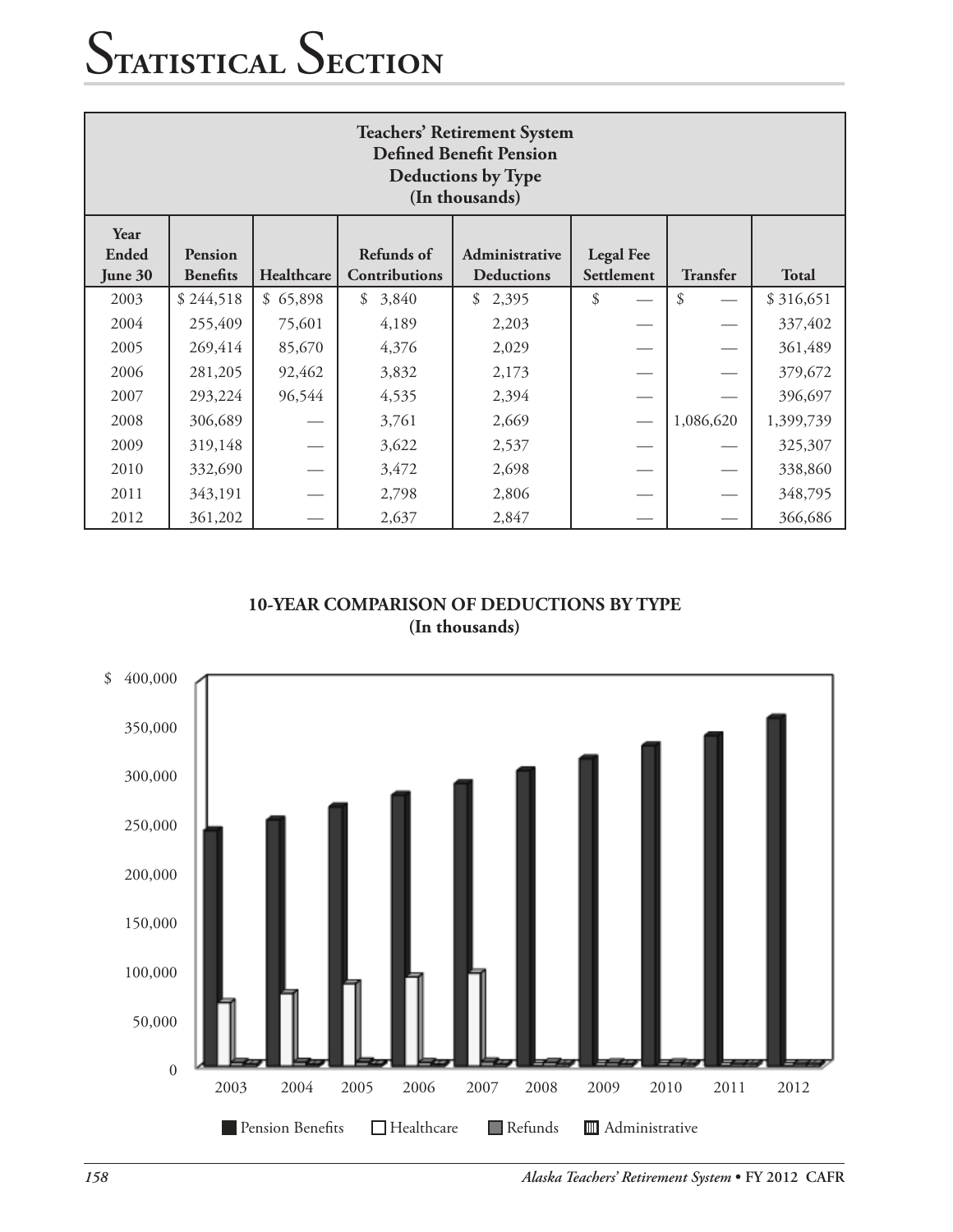| <b>Teachers' Retirement System</b><br>Defined Benefit Alaska Retiree Healthcare Trust<br><b>Deductions by Type</b><br>(In thousands) |              |                                     |                                 |              |  |  |
|--------------------------------------------------------------------------------------------------------------------------------------|--------------|-------------------------------------|---------------------------------|--------------|--|--|
| Plan<br>Ended<br>June 30                                                                                                             | Healthcare   | Administrative<br><b>Deductions</b> | Legal<br><b>Settlement Fees</b> | <b>Total</b> |  |  |
| 2008                                                                                                                                 | 29,494<br>\$ | \$<br>798                           | \$                              | \$<br>30,292 |  |  |
| 2009                                                                                                                                 | 89,571       | 5,812                               |                                 | 95,383       |  |  |
| 2010                                                                                                                                 | 110,313      | 3,228                               | 10,592                          | 124,133      |  |  |
| 2011                                                                                                                                 | 103,405      | 3,080                               |                                 | 106,485      |  |  |
| 2012                                                                                                                                 | 110,632      | 3,251                               |                                 | 113,883      |  |  |

**5-YEAR COMPARISON OF deductions BY TYPE (In thousands)**

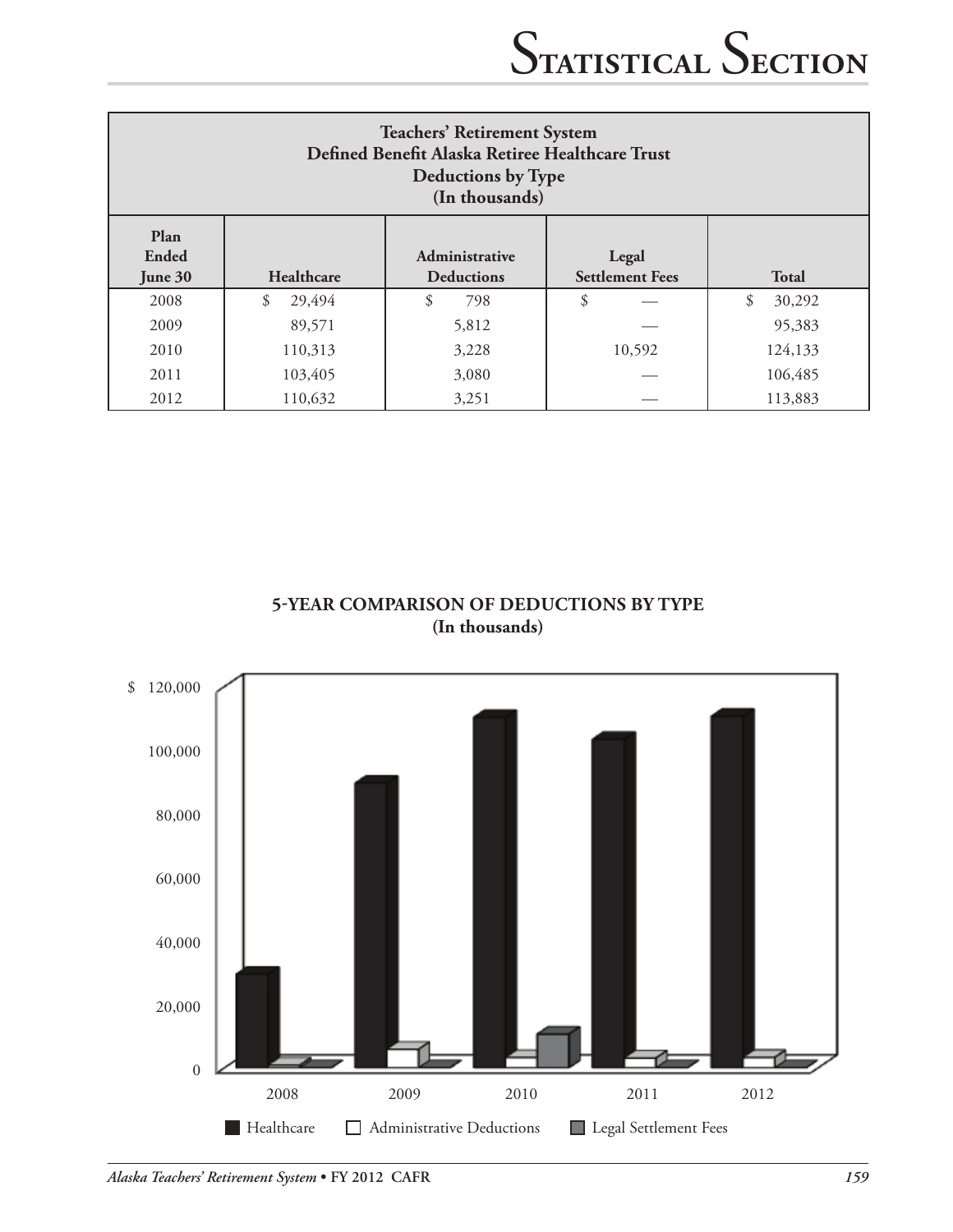| <b>Teachers' Retirement System</b><br>Defined Contribution Retirement Participant Directed<br>Deductions by Type<br>(In thousands) |          |          |          |  |  |  |  |
|------------------------------------------------------------------------------------------------------------------------------------|----------|----------|----------|--|--|--|--|
| Plan<br>Refund of<br>Ended<br>Administrative<br><b>Contributions</b><br><b>Deductions</b><br><b>Total</b><br>June 30               |          |          |          |  |  |  |  |
| 2007                                                                                                                               | \$<br>20 | \$<br>16 | \$<br>36 |  |  |  |  |
| 2008                                                                                                                               | 202      | 76       | 278      |  |  |  |  |
| 2009                                                                                                                               | 445      | 53       | 498      |  |  |  |  |
| 2010                                                                                                                               | 930      | 123      | 1,053    |  |  |  |  |
| 2011                                                                                                                               | 1,688    | 689      | 2,377    |  |  |  |  |
| 2012                                                                                                                               | 2,791    | 583      | 3,374    |  |  |  |  |

#### **6-YEAR COMPARISON OF DEductions BY TYPE (In thousands)**

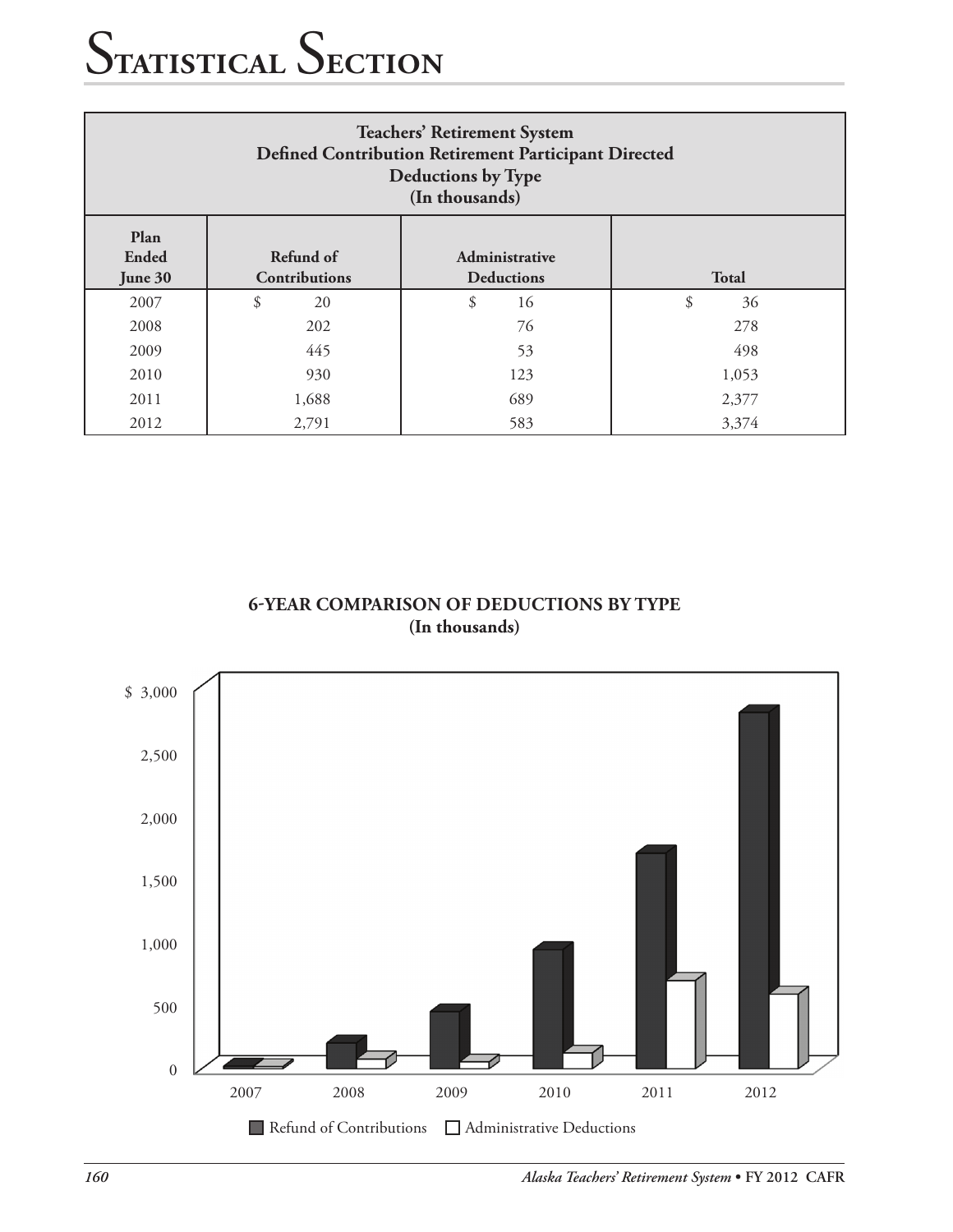| <b>Teachers' Retirement System</b><br><b>Schedule of Average Pension Benefit Payments</b><br><b>New Benefit Recipients</b> |                 |                 |               |                                  |                |                |               |
|----------------------------------------------------------------------------------------------------------------------------|-----------------|-----------------|---------------|----------------------------------|----------------|----------------|---------------|
|                                                                                                                            |                 |                 |               | <b>Years of Credited Service</b> |                |                |               |
|                                                                                                                            | $0 - 4$         | $5 - 9$         | $10 - 14$     | $15 - 19$                        | $20 - 24$      | $25 - 29$      | $30+$         |
| Period 7/1/05 - 6/30/06 <sup>(1)</sup> :<br>Average Monthly Benefit<br>Number of Recipients                                | \$1,078<br>9    | \$<br>960<br>50 | \$1,110<br>63 | \$1,982<br>90                    | \$2,695<br>124 | \$3,388<br>68  | \$4,563<br>26 |
| Period 7/1/06 - 6/30/07 <sup>(1)</sup> :<br>Average Monthly Benefit<br>Number of Recipients                                | \$<br>214<br>9  | \$<br>798<br>41 | \$1,249<br>54 | \$2,250<br>69                    | \$2,909<br>102 | \$3,709<br>68  | \$5,109<br>28 |
| Period 7/1/07 - 6/30/08 <sup>(1)</sup> :<br>Average Monthly Benefit<br>Number of Recipients                                | \$<br>209<br>13 | \$<br>945<br>44 | \$1,248<br>62 | \$2,226<br>92                    | \$2,966<br>95  | \$3,832<br>87  | \$5,057<br>33 |
| Period 7/1/08 - 6/30/09 <sup>(1)</sup> :<br>Average Monthly Benefit<br>Number of Recipients                                | \$<br>230<br>13 | \$<br>950<br>35 | \$1,168<br>64 | \$2,239<br>52                    | \$2,957<br>67  | \$3,897<br>54  | \$4,860<br>18 |
| Period $7/1/09 - 6/30/10^{(1)}$ :<br>Average Monthly Benefit<br>Number of Recipients                                       | \$<br>482<br>14 | \$1,020<br>50   | \$1,343<br>63 | \$2,263<br>85                    | \$2,992<br>109 | \$4,120<br>79  | \$6,263<br>49 |
| Period 7/1/10 - 6/30/11 <sup>(1)</sup> :<br>Average Monthly Benefit<br>Number of Recipients                                | \$<br>146<br>5  | \$<br>902<br>68 | \$1,432<br>63 | \$2,328<br>77                    | \$3,131<br>118 | \$4,283<br>104 | \$5,496<br>67 |
| "Average Monthly Benefit" includes post-retirement pension adjustments and cost-of-living increases.                       |                 |                 |               |                                  |                |                |               |

(1) Does not include beneficiaries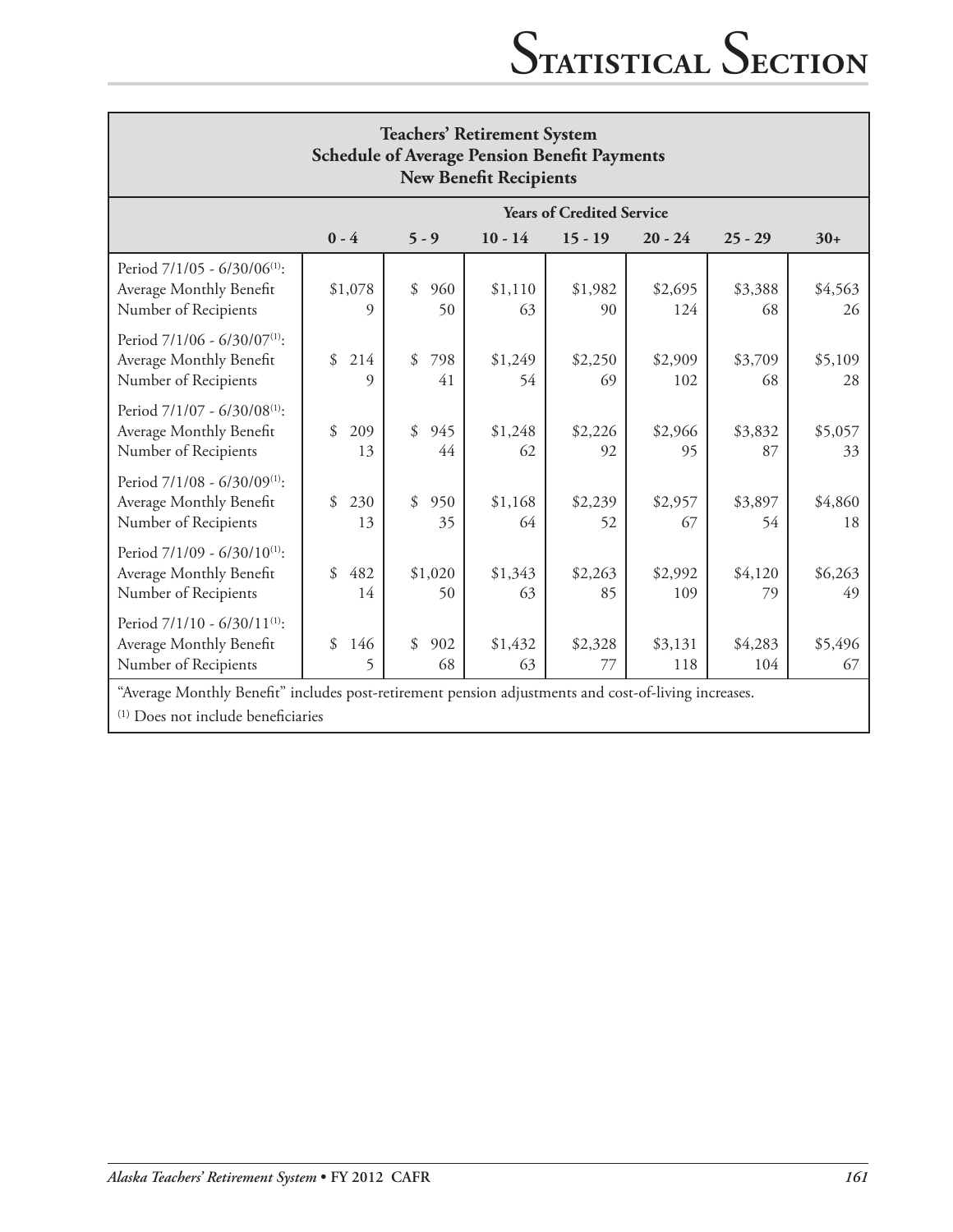| <b>Teachers' Retirement System</b><br>Schedule of Pension and Healthcare Benefits Deductions by Type<br>(In thousands) |                |                   |                        |           |            |              |  |
|------------------------------------------------------------------------------------------------------------------------|----------------|-------------------|------------------------|-----------|------------|--------------|--|
| Year<br>Ended<br>June 30                                                                                               | <b>Service</b> | <b>Disability</b> | <b>Survivor</b>        | Dependent | Healthcare | <b>Total</b> |  |
| 2003                                                                                                                   | \$234,253      | \$<br>2,872       | $\mathcal{S}$<br>6,901 | \$<br>492 | \$65,898   | \$310,416    |  |
| 2004                                                                                                                   | 245,122        | 2,483             | 7,345                  | 459       | 75,601     | 331,010      |  |
| 2005                                                                                                                   | 258,998        | 2,400             | 7,695                  | 321       | 85,670     | 355,084      |  |
| 2006                                                                                                                   | 270,504        | 2,342             | 8,353                  | 6         | 92,462     | 373,667      |  |
| 2007                                                                                                                   | 281,879        | 2,193             | 9,146                  | 6         | 96,544     | 389,768      |  |
| 2008                                                                                                                   | 294,807        | 1,889             | 9,974                  | 18        | 99,583     | 406,271      |  |
| 2009                                                                                                                   | 306,748        | 1,692             | 10,688                 | 20        | 103,093    | 422,241      |  |
| 2010                                                                                                                   | 319,109        | 1,757             | 11,787                 | 37        | 117,556    | 450,246      |  |
| 2011                                                                                                                   | 329,308        | 1,337             | 12,499                 | 47        | 133,152    | 476,343      |  |
| 2012                                                                                                                   | 346,538        | 1,222             | 13,398                 | 45        | 146,309    | 507,512      |  |

#### **20-YEAR COMPARISON OF RETIREE MONTHLY Composite Medical PREMIUMS**

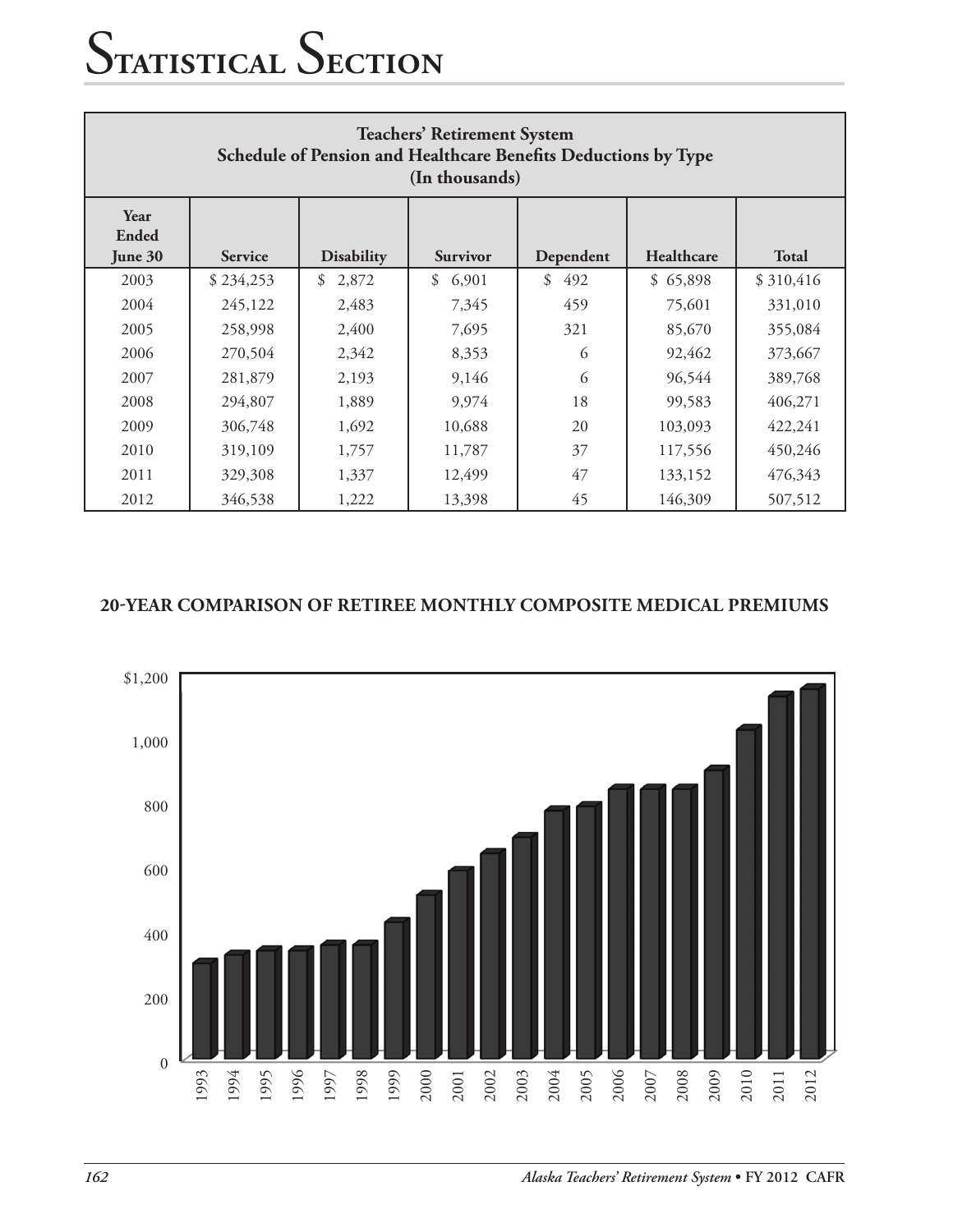| <b>Teachers' Retirement System</b><br>Schedule of Pension Benefit Recipients by Type of Pension Benefit and Option Elected<br>Valuation as of June 30, 2011 |                          |       |                     |                           |                                |                   |  |
|-------------------------------------------------------------------------------------------------------------------------------------------------------------|--------------------------|-------|---------------------|---------------------------|--------------------------------|-------------------|--|
|                                                                                                                                                             | Amount of<br>Monthly     |       | <b>Number</b><br>of |                           | <b>Type of Pension Benefit</b> |                   |  |
|                                                                                                                                                             | <b>Pension Benefit</b>   |       | Recipients          | <b>Regular Retirement</b> | <b>Survivor Payments</b>       | <b>Disability</b> |  |
| \$                                                                                                                                                          |                          | 300   | 196                 | 145                       | 51                             |                   |  |
| 301                                                                                                                                                         | $\overline{\phantom{a}}$ | 600   | 350                 | 263                       | 87                             |                   |  |
| 601                                                                                                                                                         | $\overline{\phantom{a}}$ | 900   | 641                 | 521                       | 120                            |                   |  |
| 901                                                                                                                                                         | $\overline{\phantom{a}}$ | 1,200 | 676                 | 562                       | 114                            |                   |  |
| 1,201                                                                                                                                                       | $\overline{\phantom{a}}$ | 1,500 | 645                 | 516                       | 129                            |                   |  |
| 1,501                                                                                                                                                       | $\overline{\phantom{a}}$ | 1,800 | 609                 | 498                       | 109                            | $\overline{2}$    |  |
| 1,801                                                                                                                                                       | $\overline{\phantom{a}}$ | 2,100 | 682                 | 579                       | 102                            | 1                 |  |
| 2,101                                                                                                                                                       | $\overline{\phantom{a}}$ | 2,400 | 870                 | 809                       | 57                             | 4                 |  |
| 2,401                                                                                                                                                       | $\overline{\phantom{a}}$ | 2,700 | 988                 | 934                       | 48                             | 6                 |  |
| 2,701                                                                                                                                                       | $\overline{\phantom{a}}$ | 3,000 | 976                 | 941                       | 27                             | 8                 |  |
| 3,001                                                                                                                                                       | $\overline{\phantom{a}}$ | 3,300 | 866                 | 846                       | 16                             | 4                 |  |
| 3,301                                                                                                                                                       | $\overline{\phantom{a}}$ | 3,600 | 780                 | 763                       | 13                             | 4                 |  |
| 3,601                                                                                                                                                       | $\overline{\phantom{a}}$ | 3,900 | 647                 | 640                       | 4                              | 3                 |  |
| 3,901                                                                                                                                                       | $\overline{\phantom{a}}$ | 4,200 | 549                 | 544                       | 4                              |                   |  |
| over 4,200                                                                                                                                                  |                          |       | 1,541               | 1,533                     | 7                              | 1                 |  |
| Totals                                                                                                                                                      |                          |       | 11,016              | 10,094                    | 888                            | 34                |  |

#### **Teachers' Retirement System Schedule of Pension Benefit Recipients by Type of Pension Benefit and Option Elected Valuation as of June 30, 2011**

|                                            |                          |       |                                   | <b>Option Selected</b>              |                                        |                                        |                                            |  |  |
|--------------------------------------------|--------------------------|-------|-----------------------------------|-------------------------------------|----------------------------------------|----------------------------------------|--------------------------------------------|--|--|
| <b>Amount</b> of<br><b>Pension Benefit</b> | Monthly                  |       | <b>Number</b><br>of<br>Recipients | <b>Whole Life</b><br><b>Annuity</b> | 75% Joint and<br>Contingent<br>Annuity | 50% Joint and<br>Contingent<br>Annuity | 66 2/3% Joint<br>and Contingent<br>Annuity |  |  |
| \$<br>$\overline{1}$                       | ÷                        | 300   | 196                               | 116                                 | 39                                     | 32                                     | 9                                          |  |  |
| 301                                        | $\frac{1}{2}$            | 600   | 350                               | 186                                 | 75                                     | 72                                     | 17                                         |  |  |
| 601                                        | ٠                        | 900   | 641                               | 332                                 | 142                                    | 136                                    | 31                                         |  |  |
| 901                                        | $\overline{\phantom{a}}$ | 1,200 | 676                               | 373                                 | 153                                    | 116                                    | 34                                         |  |  |
| 1,201                                      | $\sim$                   | 1,500 | 645                               | 339                                 | 146                                    | 135                                    | 25                                         |  |  |
| 1,501                                      | ÷.                       | 1,800 | 609                               | 345                                 | 120                                    | 124                                    | 20                                         |  |  |
| 1,801                                      | $\overline{\phantom{a}}$ | 2,100 | 682                               | 341                                 | 150                                    | 165                                    | 26                                         |  |  |
| 2,101                                      | $\overline{\phantom{a}}$ | 2,400 | 870                               | 438                                 | 193                                    | 207                                    | 32                                         |  |  |
| 2,401                                      | $\omega$                 | 2,700 | 988                               | 475                                 | 228                                    | 260                                    | 25                                         |  |  |
| 2,701                                      | $\sim$                   | 3,000 | 976                               | 484                                 | 199                                    | 269                                    | 24                                         |  |  |
| 3,001                                      | $\sim$                   | 3,300 | 866                               | 425                                 | 162                                    | 258                                    | 21                                         |  |  |
| 3,301                                      | $\overline{\phantom{a}}$ | 3,600 | 780                               | 408                                 | 128                                    | 225                                    | 19                                         |  |  |
| 3,601                                      | $\sim$                   | 3,900 | 647                               | 352                                 | 109                                    | 173                                    | 13                                         |  |  |
| 3,901                                      | $\overline{\phantom{a}}$ | 4,200 | 549                               | 277                                 | 81                                     | 184                                    | 7                                          |  |  |
| over 4,200                                 |                          |       | 1,541                             | 758                                 | 213                                    | 526                                    | 44                                         |  |  |
| Totals                                     |                          |       | 11,016                            | 5,649                               | 2,138                                  | 2,882                                  | 347                                        |  |  |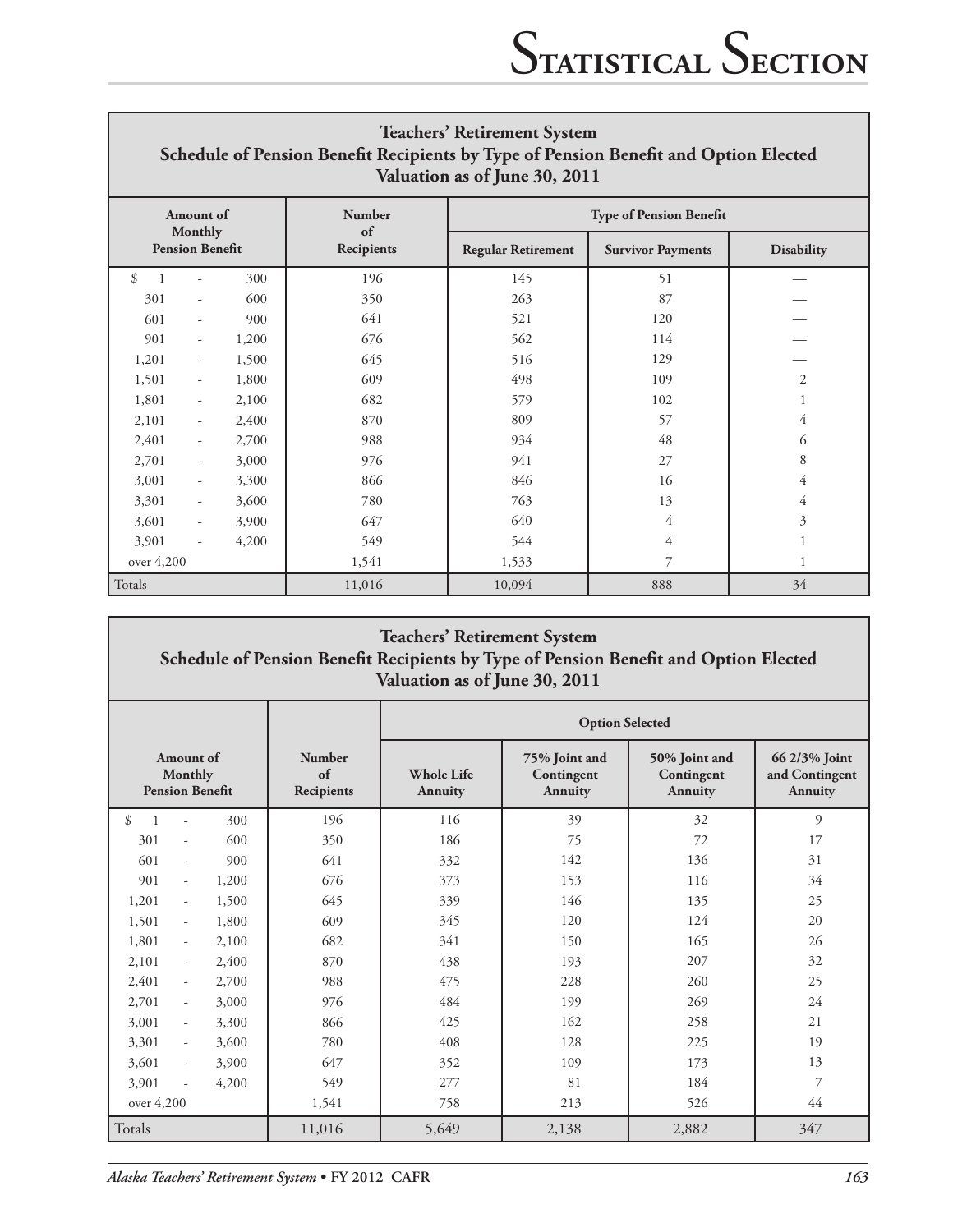| <b>Teachers' Retirement System</b><br><b>System Membership by Status</b> |        |                                                            |                                      |                                                      |              |  |  |
|--------------------------------------------------------------------------|--------|------------------------------------------------------------|--------------------------------------|------------------------------------------------------|--------------|--|--|
| <b>Year Ended</b><br>June 30                                             | Active | <b>Retirees</b><br>Disabilitants &<br><b>Beneficiaries</b> | <b>Vested</b><br><b>Terminations</b> | <b>Nonvested</b><br><b>Terminations</b><br>w/Balance | <b>Total</b> |  |  |
| 2002                                                                     | 9,690  | 7,804                                                      | 783                                  | 2,447                                                | 20,724       |  |  |
| 2003                                                                     | 9,873  | 8,312                                                      | 708                                  | 2,327                                                | 21,220       |  |  |
| 2004                                                                     | 9,688  | 8,707                                                      | 724                                  | 2,746                                                | 21,865       |  |  |
| 2005                                                                     | 9,656  | 9,020                                                      | 826                                  | 2,874                                                | 22,376       |  |  |
| 2006                                                                     | 9,710  | 9,386                                                      | 795                                  | 3,085                                                | 22,976       |  |  |
| 2007                                                                     | 9,107  | 9,678                                                      | 846                                  | 3,044                                                | 22,675       |  |  |
| 2008                                                                     | 8,531  | 10,026                                                     | 873                                  | 2,971                                                | 22,401       |  |  |
| 2009                                                                     | 8,226  | 10,255                                                     | 884                                  | 2,830                                                | 22,195       |  |  |
| 2010                                                                     | 7,832  | 10,598                                                     | 840                                  | 2,789                                                | 22,059       |  |  |
| 2011                                                                     | 7,303  | 11,016                                                     | 852                                  | 2,675                                                | 21,846       |  |  |

#### **10-YEAR COMPARISON OF ACTIVE MEMBERS, RETIREES, DISABILITANTS AND BENEFICIARIES**

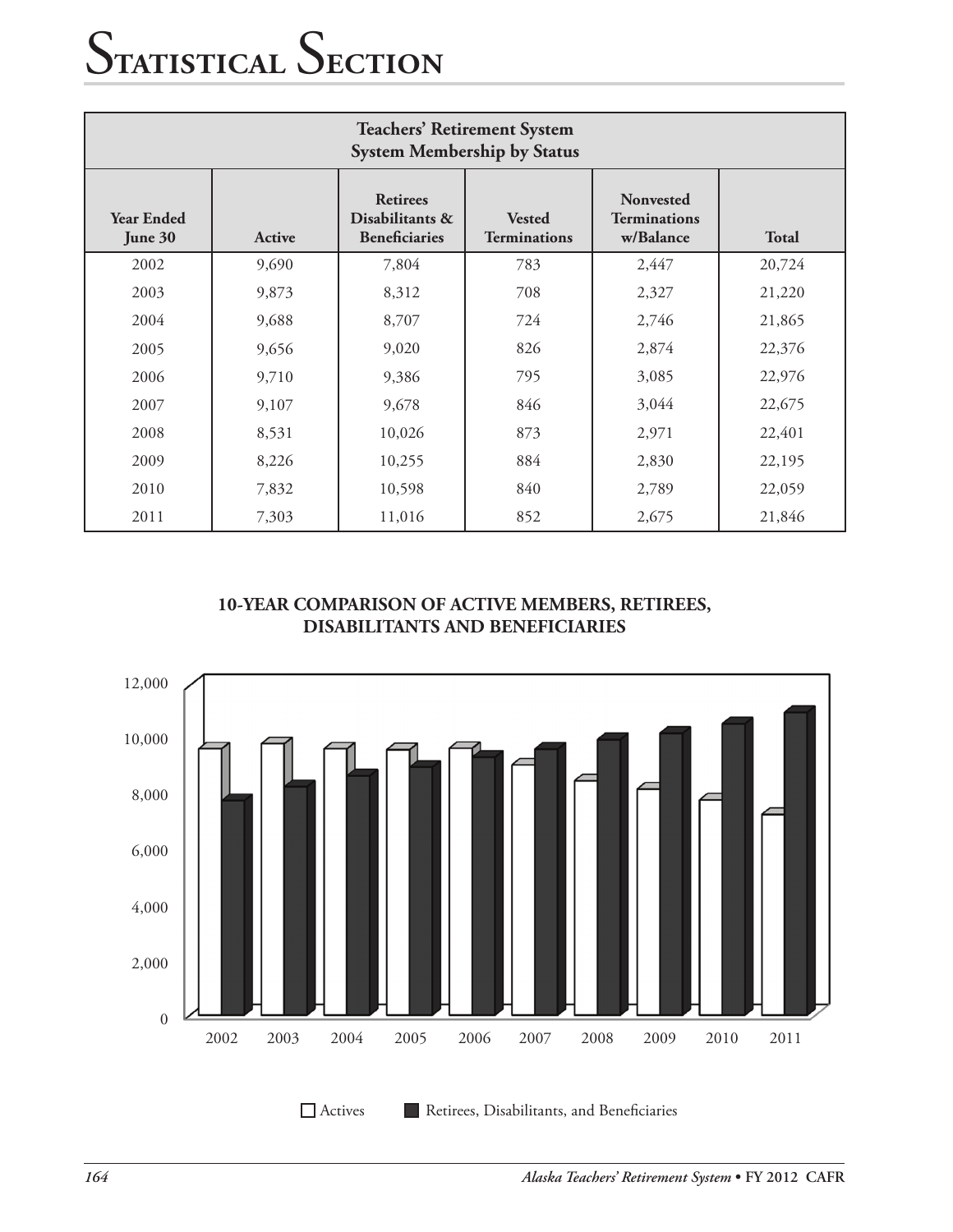| <b>Teachers' Retirement System</b><br><b>Principal Participating Employers</b><br>June 30, 2012 |                               |      |                                                         |  |  |  |
|-------------------------------------------------------------------------------------------------|-------------------------------|------|---------------------------------------------------------|--|--|--|
| Employer                                                                                        | Non-retired<br><b>Members</b> | Rank | Percentage<br>of Total<br>Non-retired<br><b>Members</b> |  |  |  |
| Anchorage School District                                                                       | 4,844                         |      | 32.66%                                                  |  |  |  |
| Matanuska-Susitna Borough School District                                                       | 1,420                         | 2    | 9.58                                                    |  |  |  |
| Fairbanks North Star Borough School District                                                    | 1,317                         | 3    | 8.88                                                    |  |  |  |
| <b>Total</b>                                                                                    | 7,581                         |      | 51.12%                                                  |  |  |  |